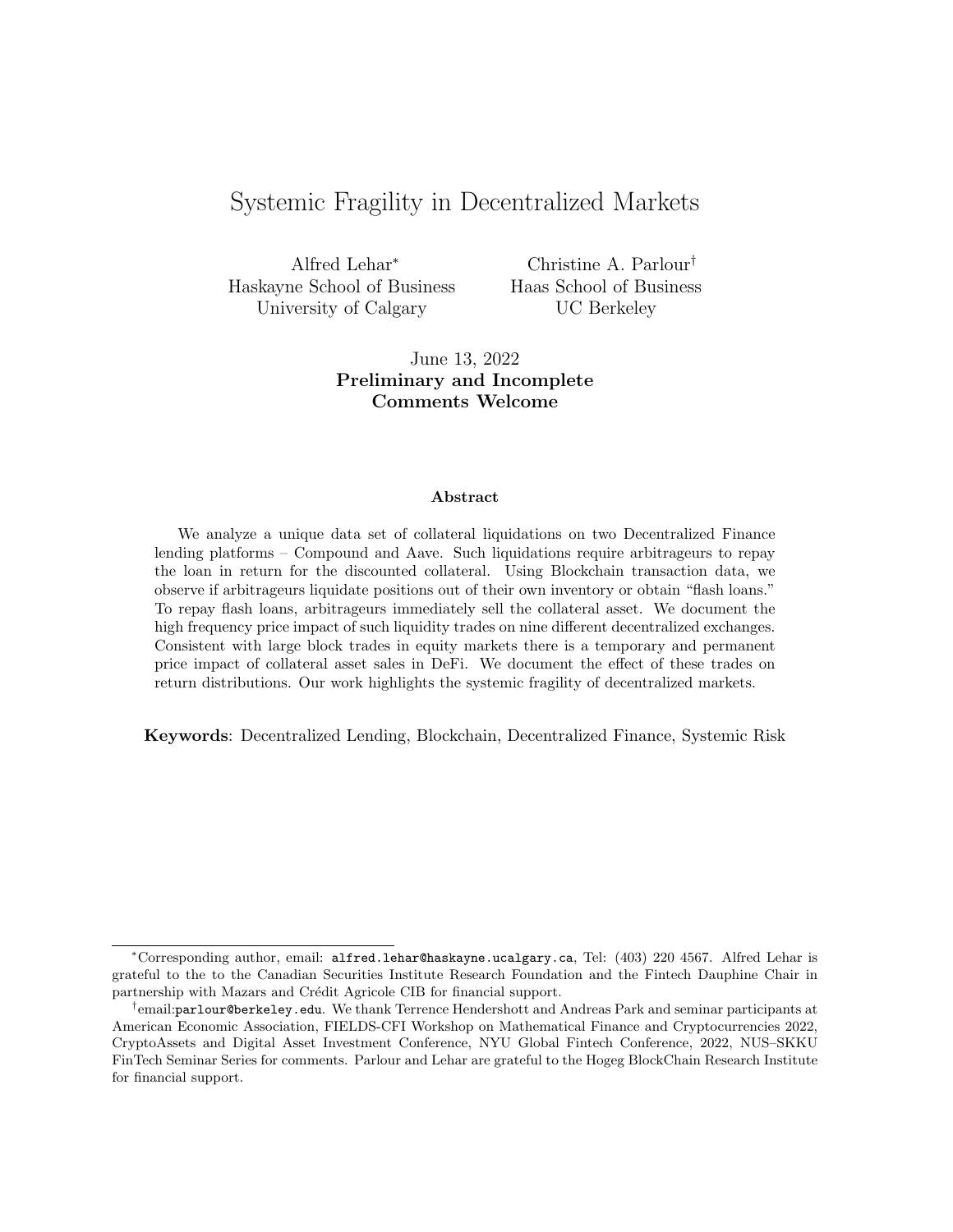## Systemic Fragility in Decentralized Markets

Preliminary and incomplete

#### Abstract

We analyze a unique data set of collateral liquidations on two Decentralized Finance lending platforms – Compound and Aave. Such liquidations require arbitrageurs to repay the loan in return for the discounted collateral. Using Blockchain transaction data, we observe if arbitrageurs liquidate positions out of their own inventory or obtain "flash loans." To repay flash loans, arbitrageurs immediately sell the collateral asset. We document the high frequency price impact of such liquidity trades on nine different decentralized exchanges. Consistent with large block trades in equity markets there is a temporary and permanent price impact of collateral asset sales in DeFi. We document the effect of these trades on return distributions. Our work highlights the systemic fragility of decentralized markets.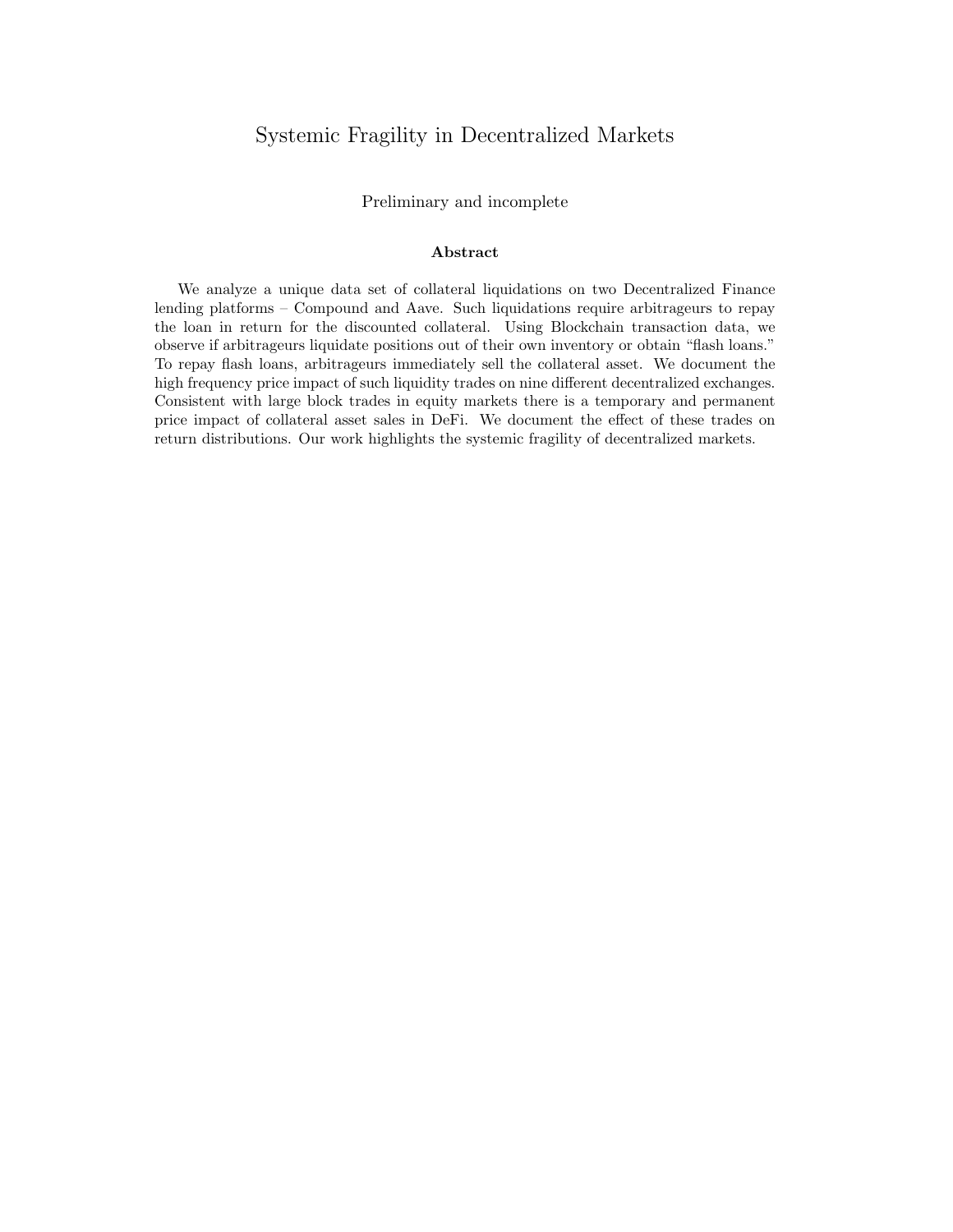# 1 Introduction

What effect do liquidity trades have on market stability? Since the Great Depression, the Federal reserve has restricted the amount that investors may borrow to invest in part to prevent large market crashes. Further, organized exchanges employ circuit breakers to mitigate the effects of large trades. In this paper use some of the unique features of decentralized finance protocols to investigate this question.

Decentralized finance offers a unique laboratory to investigate the immediate effect and subsequent propagation of large liquidity trades. First, there are is no mandated maximum on the amount that can be borrowed to invest. Second, the unique nature of blockchain settlement allows flash loans or loans without credit risk that can be used for arbitrage trades. Thus, arbitrage capital is not constrained. Third, the transparent nature of the blockchain makes it possible to track trades at a high frequency and precisely estimate their impact. Finally, the mechanics of decentralized exchanges allow us to precisely estimate what the price would have been had arbitrageurs not traded to return the price to its equilibrium value.

We collect a unique data set of loan liquidations on Compound and Aave, two of the largest DeFi lending protocols. There is approximately \$9 billion of collateral locked in Compound, and over \$11 billion locked in Aave.<sup>1</sup> Over our sample period, we observe liquidations valued at \$2,487,543,097.

Most capital in decentralized finance (Defi) is allocated to collateralized lending protocols. Users can post collateral in one token and take out a loan in another token. One common use case is to build a levered position in Ether (ETH), the native crypto-currency of the Ethereum blockchain, by posting ETH as collateral, borrowing a USD stablecoin, and then trading the USD for more ETH. In DeFi lending, users interact with a system of smart contracts, computer code – often open source – that is deployed on a blockchain. The smart contracts hold collateral in escrow, approve loans, collect interest, and, most importantly for our study, have a mechanism in place to ensure that the loan is adequately collateralized. Most lending platforms require collateral to be between 1.2 to 1.5 times the amount borrowed. As soon as the value of the collateral falls below this threshold, the loan is eligible for liquidation. While lending platforms differ in the actual liquidation process, they nonetheless are structured in broadly the same way. To ensure competition, and prompt liquidation, any user can buy the collateral at a discounted price and use the proceeds to repay the loan. Much of this market is automated, and trading algorithms (bots) often called keepers implement these trades. Since the collateral when liquidated is sold at a discount relative to current market prices, liquidators earn a profit which compensates them for their transaction costs and provides an incentive for swift liquidations. The actions of these keepers are instrumental in ensuring the stability and resilience of the lending protocols.

Loan liquidations are most often performed by bots, who monitor lending platforms for loans that are in technical default and liquidate them for profit. Such liquidators have no interest in holding the collateral long term and so they immediately sell the collateral on one of the decentralized exchanges. All decentralized exchanges have deterministic price impacts, and there is no strategic incentive to split orders or delay trade. Thus, shocks to the collateral asset

<sup>1</sup>Approximate figures are available from defipulse.com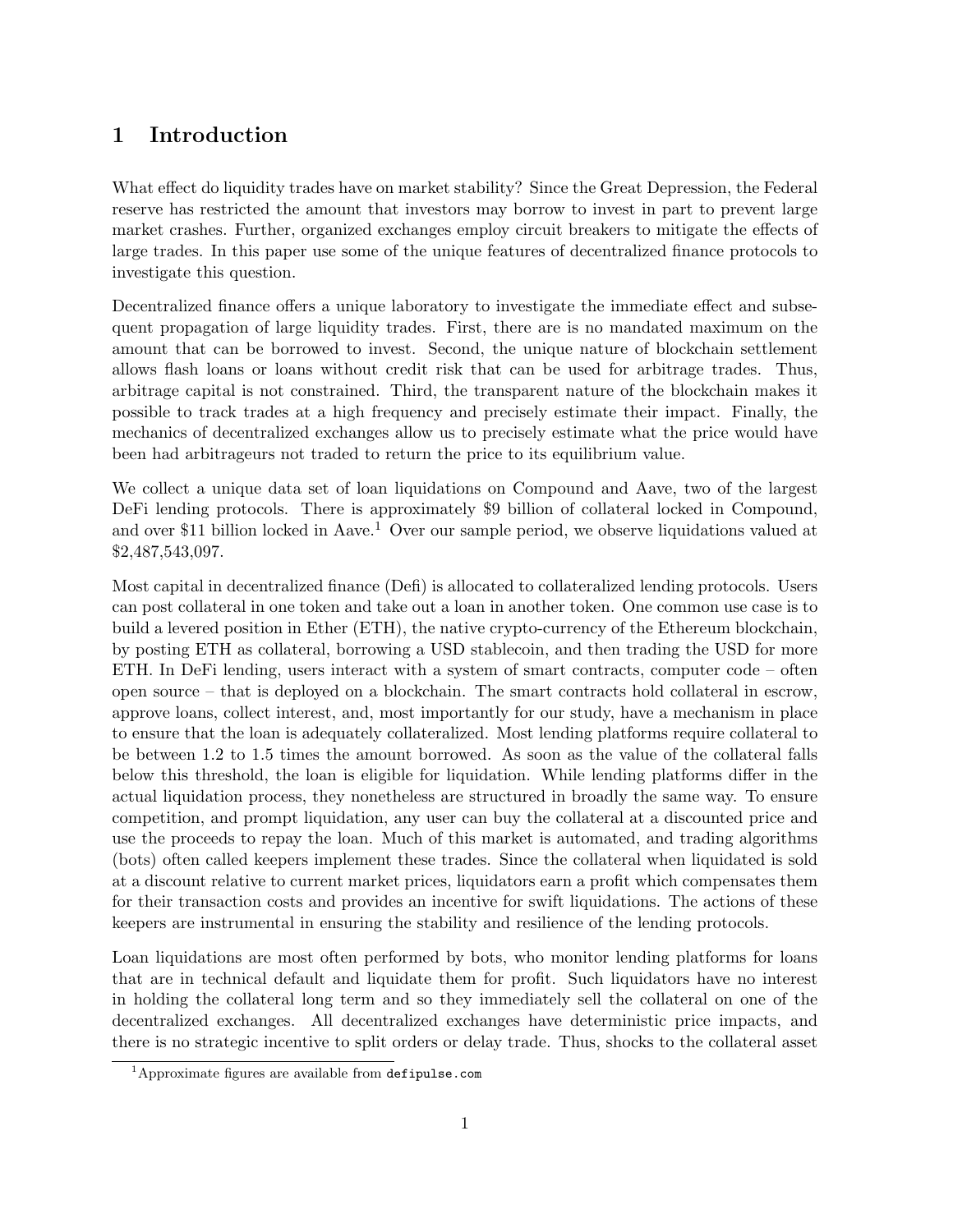propagate across the DeFi system. There are two ways in which this happens. First, a price dislocation on one DEX will lead to ancillary strategic trading on the others. Second, prices across various DEXs are aggregated and used as a price oracle to determine the collateralization of other loans. Using detailed blockchain data, we can trace liquidated keeper positions to specific DEXs, and then observe the chain effect of this on both other DEXs and contagion effects.

For each of the liquidations in our sample, we are able to trace how they affect prices on one of nine different decentralized exchanges. These liquidations are liquidity trades. We document that liquidations have impacts across multiple blocks that last several minutes. In addition, we find that these liquidity shocks affect not only the exchange on which they occur but also competing venues. This is potentially an important observation as price oracles use average prices across various Dexs. Therefore, in an informationally closed blockchain system liquidations can lead to systemic fragility. Figure 1 illustrates the feedback effect in the informationally closed blockchain system.



Figure 1. Systemic Fragility Channel

To make this argument more concrete, Figure 2 illustrates a day on which a large number of collateralized debt obligations were liquidated. There was a liquidation"wave." Specifically, on May  $19^{th}$ , 2021 loans collateralized by the Chain Link network token (LINK) were liquidated on various Dexs, with approximately 80% on SushiSwap which at the time had the deepest pool. The gray area shows the aggregate amount of loan liquidations. As is evident from the graph, the liquidity trades affected first SushiSwap and then the other Dexes and even a centralized exchange (Binance). This price pattern illustrates loan liquidation contagion.

As we mentioned previously, the Dex structure allows us to precisely calculate the price impact of each individual trade. In this figure, we identify the trades that are due to collateral liquidations and plot their cumulative price impact – this is the red line. The difference between the red line and the realized prices reflects the important countervailing effect of arbitrageur trades. As we argue, given the closed information system of the blockchain their incentive to do so is important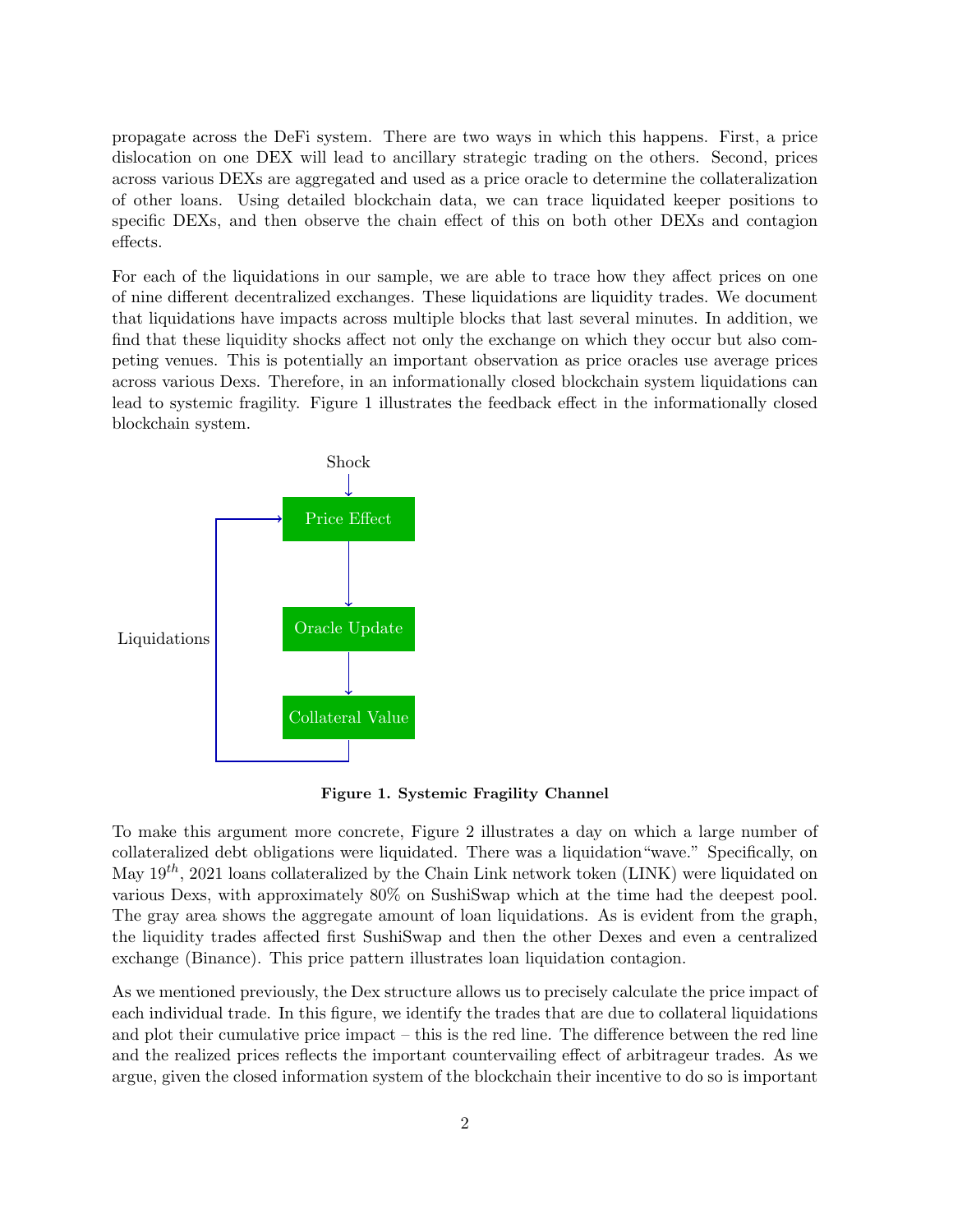to mitigate systemic fragility.



Figure 2. Cummulative return (blue) and cummulative return from loan liquidations (red) for the ETH/LINK exchange rate on May  $19^{th}$ , 2021.

Of course, as is evident from the Figure the arbitrageurs are neither immediate nor do they completely reverse the liquidity trades. It is interesting to observe that in the first part of the liquidation wave, the drop in prices was mostly driven by the sale of the collateral on Dexs (the red line coincides with the other lines). The big drop in price and the permanent component was thus driven by the sales of the collateral on decentralized exchanges. This price drop not only spills over among all the decentralized exchanges, it also affects prices on centralized exchanges such as Binance. In the middle of the liquidation wave, the red line separates from the other prices, which indicates that at this point arbitrageurs step in and trade against the liquidators and push the price back up, although not to the same level that it was before the liquidation wave. This trading pattern results in a higher probability of extreme outcomes and distinctive return properties which we examine carefully in Section 4.

There is a limited but rapidly growing literature on decentralized finance. Various recent papers investigate the properties of decentralized exchanges. These include theory contributions due to Angeris and Chitra (2020), Angeris, Kao, Chiang, and Noyes (2019), Park (2021) and Aoyagi (2020), which characterize automated market maker mechanics and information transmission. Recent empirical contributions by Capponi and Jia (2021), Barbon and Ranaldo (2021) and Lehar and Parlour (2021). All of these papers note the importance of gas fees.

There is a long literature in Finance that explores the effect of large trades on markets. The seminal paper of Kraus and Stoll (1972), find that block trades on the NYSE lead to permanent price effects that they attribute as recompense for liquidity provision. By contrast, Holthausen, Leftwich, and Mayers (1990) examine the impact of large block trades on the NYSE and find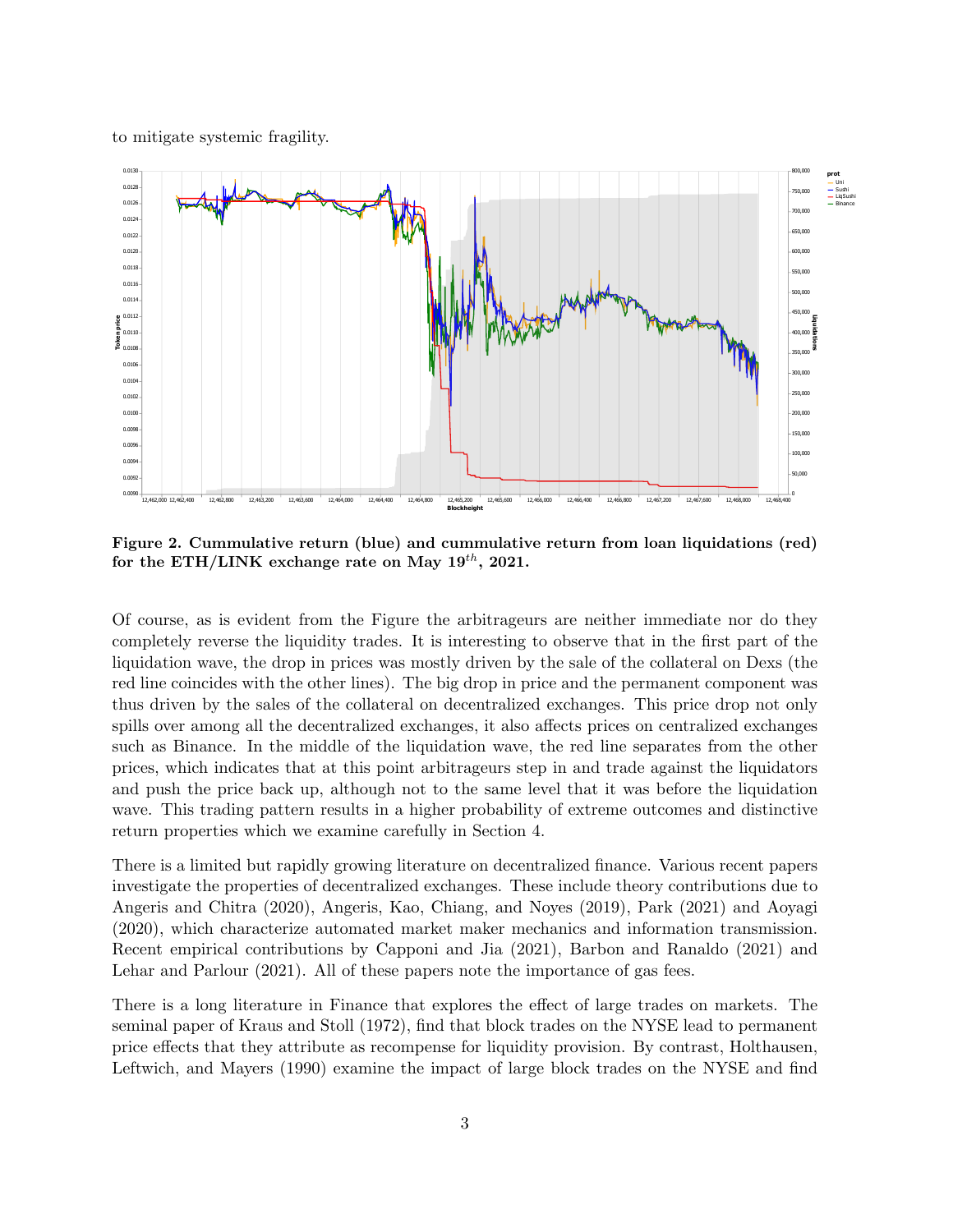

Figure 3. Lending Protocols provide incentives for Liquidators to monitor asset loans and ensure that they remain over-collateralized

that liquidity effects are reversed after a few trades. We note that in the DeFi swap markets, the liquidity providers are not recompensed for large trades – these benefits accrue to arbitrageurs. The further implication in our context is that there is systemic fragility as liquidations lead to price changes which mechanically trigger further liquidations through oracle updating.

### 1.1 Decentralized Lending

In our analysis, we focus on two DeFi lending platforms, Aave and Compound, both of which are structured in a similar way. These protocols match borrowers and lenders in specific asset pairs or pools. In return for supplying assets, a lender receives a token that is a claim to both the principal and interest earned on the loaned amount. The fungibility of loaned tokens means that the claim is liquid and the protocol design minimizes idiosyncratic or borrower-specific risk.

In a decentralized system, without the benefit of reputation or identity, lending is collateralized.<sup>2</sup> Many different tokens are accepted as collateral, but each token differs in the required overcollaterlization. The trading price of each token fluctuates and if the relative value of the borrowed token rises sufficiently, the position can be liquidated. Specifically, a fraction of the borrowed amount can be repaid in return for the collateral at the current market price minus a liquidation discount. In other words, the liquidator receives the collateral at a discounted price.

The protocols rely on so-called liquidators to monitor the positions and sell the underlying collateral. Liquidators are typically traders who deploy algorithms or 'trading bots' that monitor all the collateralized positions. In principle, any Ethereum address may invoke a liquidation function, however in practice this is a specialized activity. We note that expertise is more likely to be the constraint rather than capital because of the existence of flash loans.

Information available on-chain is provided through oracles. Typically these aggregate information across various on-chain sources. To prevent manipulation, the exact mapping between on chain data and the oracle price is not published, however they are based on Dex prices. Liquida-

<sup>2</sup>While overcollateralization is mostly observed, undercollateralization is possible however in these cases the protocol retains control of the lent assets.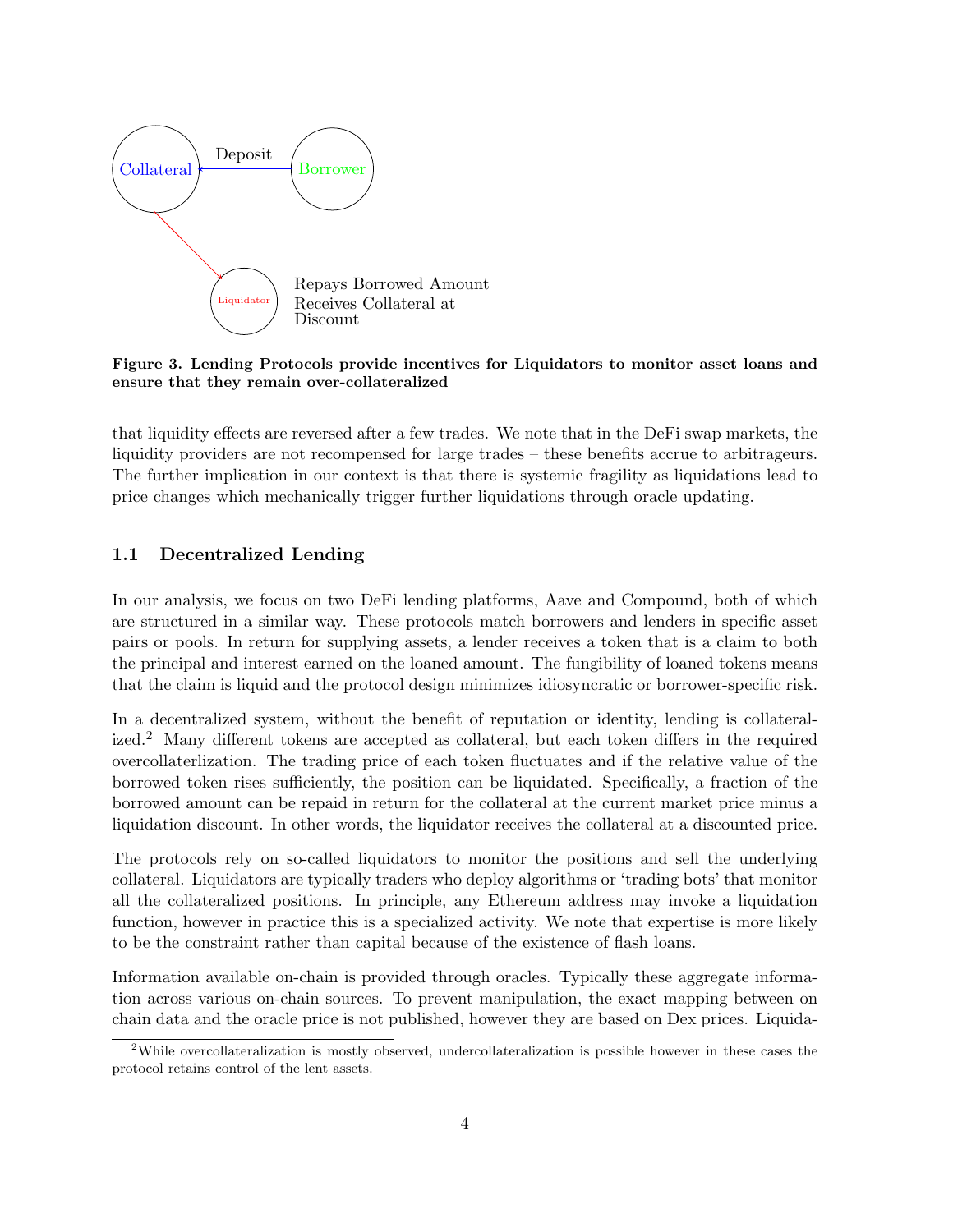tion is triggered based on the oracle price. For our purposes it is important that the liquidation trigger is only a function of public information. Thus, these liquidations are purely liquidity trades.

## 2 Data and stylized facts

We collect data on liquidations from two of the largest Defi lending protocols, Aave and Compound. We collect data from UniSwap and all its clones: SushiSwap, ShibaSwap, ZKSwap, SakeSwap, DefiSwap, CitySwap, BTSwap and Equalizer. (For readers unfamiliar with these markets, we present a description the Appendix ) Interactions with the smart contracts of these decentralized exchanges generate entries on blockchains that run the Ethereum virtual machine. These entries are then stored in the individual blocks that constitute the blockchain. Specifically we record the amount and token of the loan as well as the amount and token of the collateral that was liquidated. Tokens are recorded based on the address of the smart contract that governs the token. Using the API from Etherscan.io we identify the name and ticker for each token and the conditions on the trading venue.

We note that our data do not comprise all the liquidations and subsequent sales. First, there could be non-transparent exchanges. Second, we do not record information from exchanges such as Bancor and Balancer. In total we observe 42,324 liquidations over a time period from September 25, 2018 to May 16, 2022 consisting of 27,466 liquidations on Aave and 14,858 liquidations on Compound.

There is no natural numeraire asset in DeFi, as the protocols are international and any assets can be traded against any other. Thus, our data comprise liquidations of 40 distinct collateral tokens. In Table 1 we present the number of liquidations for the top ten collateral tokens. We present values in both USD and ETH. We convert the liquidated collateral to ETH and USD using block by block pricing data from decentralized exchanges such as Uniswap V2 and Sushiswap. Price availability reduces our sample to 38,409 liquidations.<sup>3</sup> Notice that wrapped ETH, Link and wrapped Bitcoin are the leading collateral tokens.

The collateral exhibited in Table 1 was used to issue debt in various 44 debt tokens. The top debt tokens are USD stablecoins. Table 2 matches the collateral against the borrowed tokens. The top four token pairs users borrowed stablecoins against WETH, which is consistent with the widespread belief that lending platforms are used to build levered positions in various tokens such as ETH or Bitcoin.

In total we observe liquidations of USD 2,487,543,097 with a mean liquidation size of USD 64,765 and a median of USD 3,587. The largest loan liquidation in our sample was the liquidation of USD 50,508,256 worth of DAI collateral on Compound on Nov 26, 2020.<sup>4</sup>

<sup>&</sup>lt;sup>3</sup>The reduction is mainly due to changes in token versions (for example imBTC upgraded the token smart contract during our sample period resulting in a new contract address) and due to some liquidations being observed before the deployment of Uniswap V2. These liquidations are in general small.

<sup>4</sup>See transaction 0x53e09adb77d1e3ea593c933a85bd4472371e03da12e3fec853b5bc7fac50f3e4.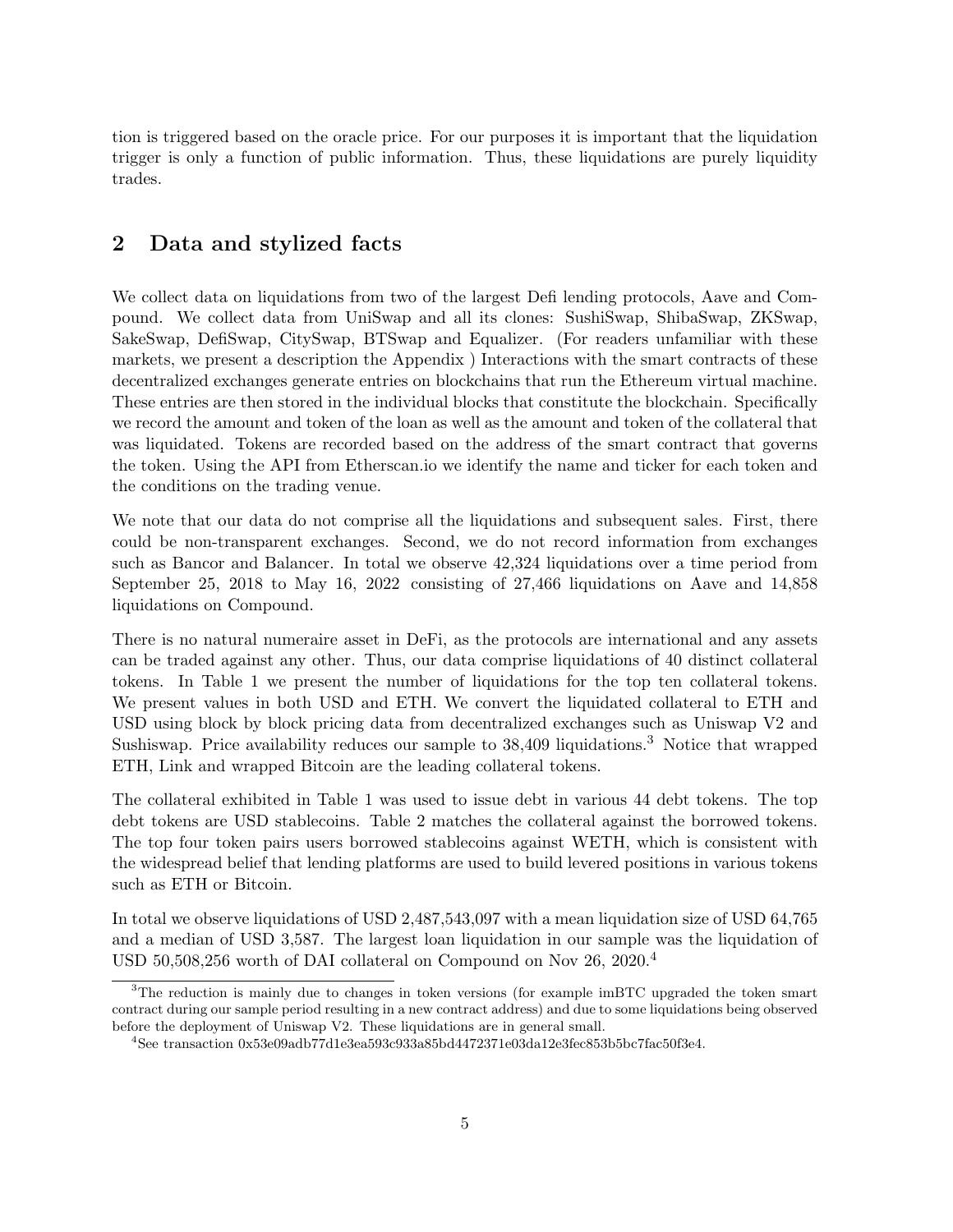| Collateral Token |                 | Number Liqidations | Amount USD    | Amount ETH |
|------------------|-----------------|--------------------|---------------|------------|
| WETH             | Wrapped Ether   | 19,487             | 1,391,529,875 | 866,635    |
| <b>WBTC</b>      | Wrapped BTC     | 3,355              | 402,121,684   | 186,899    |
| <b>LINK</b>      | ChainLink Token | 5,583              | 190,542,689   | 111,386    |
| <b>USDC</b>      | USD Coin        | 1,502              | 146,915,160   | 177,891    |
| DAI              | Dai Stablecoin  | 1,270              | 101,185,822   | 167,325    |
| YFI              | yearn.finance   | 611                | 53,146,479    | 36,517     |
| AAVE             | Aave Token      | 1,070              | 47,900,694    | 23,735     |
| UNI              | Uniswap         | 1,419              | 34,346,097    | 19,017     |
| xSushi           | SushiBar        | 286                | 14,714,561    | 5,715      |
| COMP             | Compound        | 371                | 14,437,255    | 5,991      |

Table 1. Ten largest collateral tokens sorted by amount liquidated in USD. Number Liquidations is the number of liquidation events, Amount USD is the sum of collateral liquidated in USD, Amount ETH is the sum of collateral liquidated in ETH.

| Collateral  |                 | Debt Token  |                | Num. Liq. | Amount USD    | Amount ETH |
|-------------|-----------------|-------------|----------------|-----------|---------------|------------|
| WETH        | Wrapped Ether   | <b>USDC</b> | USD Coin       | 6,287     | 518,773,703   | 267,019    |
| WETH        | Wrapped Ether   | <b>USDT</b> | Tether USD     | 3.952     | 398,853,641   | 180,786    |
| <b>WETH</b> | Wrapped Ether   | DAI         | Dai Stablecoin | 5,078     | 333, 387, 258 | 306,990    |
| WBTC        | Wrapped BTC     | <b>USDC</b> | USD Coin       | 1,211     | 162,090,711   | 69.783     |
| WBTC        | Wrapped BTC     | <b>USDT</b> | Tether USD     | 697       | 124,277,693   | 51,375     |
| <b>LINK</b> | ChainLink Token | <b>USDC</b> | USD Coin       | 2,351     | 85,400,856    | 49.354     |
| <b>WBTC</b> | Wrapped BTC     | DAI.        | Dai Stablecoin | 797       | 58,693,780    | 33,513     |
| <b>LINK</b> | ChainLink Token | <b>USDT</b> | Tether USD     | 1,283     | 52,097,818    | 28,281     |
| <b>WETH</b> | Wrapped Ether   | WBTC        | Wrapped BTC    | 129       | 49,183,070    | 30.326     |
| <b>USDC</b> | USD Coin        | <b>USDT</b> | Tether USD     | 120       | 39,887,094    | 18.931     |

Table 2. Ten largest collateral and debt tokens pairs sorted by amount liquidated in USD. Num Liq is the number of liquidation events, Amount USD is the sum of collateral liquidated in USD, Amount ETH is the sum of collateral liquidated in ETH.

### 3 Liquidations

Figure 6 shows the weekly amount of liquidations in USD for our sample period. The red line corresponds to the average price of Eth over the time period. The day with the largest amount of liquidations was May 19, 2021 when 2,007 loans were liquidated with a total collateral value of USD 503,572,311. On that day Eth dropped from over USD 3,400 to USD 2,014, a 41% decline.

Most liquidations occur in waves. We define a liquidation to be part of a wave if it occurs less one hour after a previous liquidation of the same collateral token. We find 1,028 waves that involve at least 5 liquidations each. In these waves at total of 27,239 loans are liquidated. A total of 19,710 liquidations occur within waves of at least 20 liquidations. In the biggest wave 1,056 loans were liquidated. The average wave with at least 5 liquidations lasts 1.64 hours. A comprehensive examination of cryptocurrency returns appears in Liu, Tsvinski, and Wu (forthcoming) who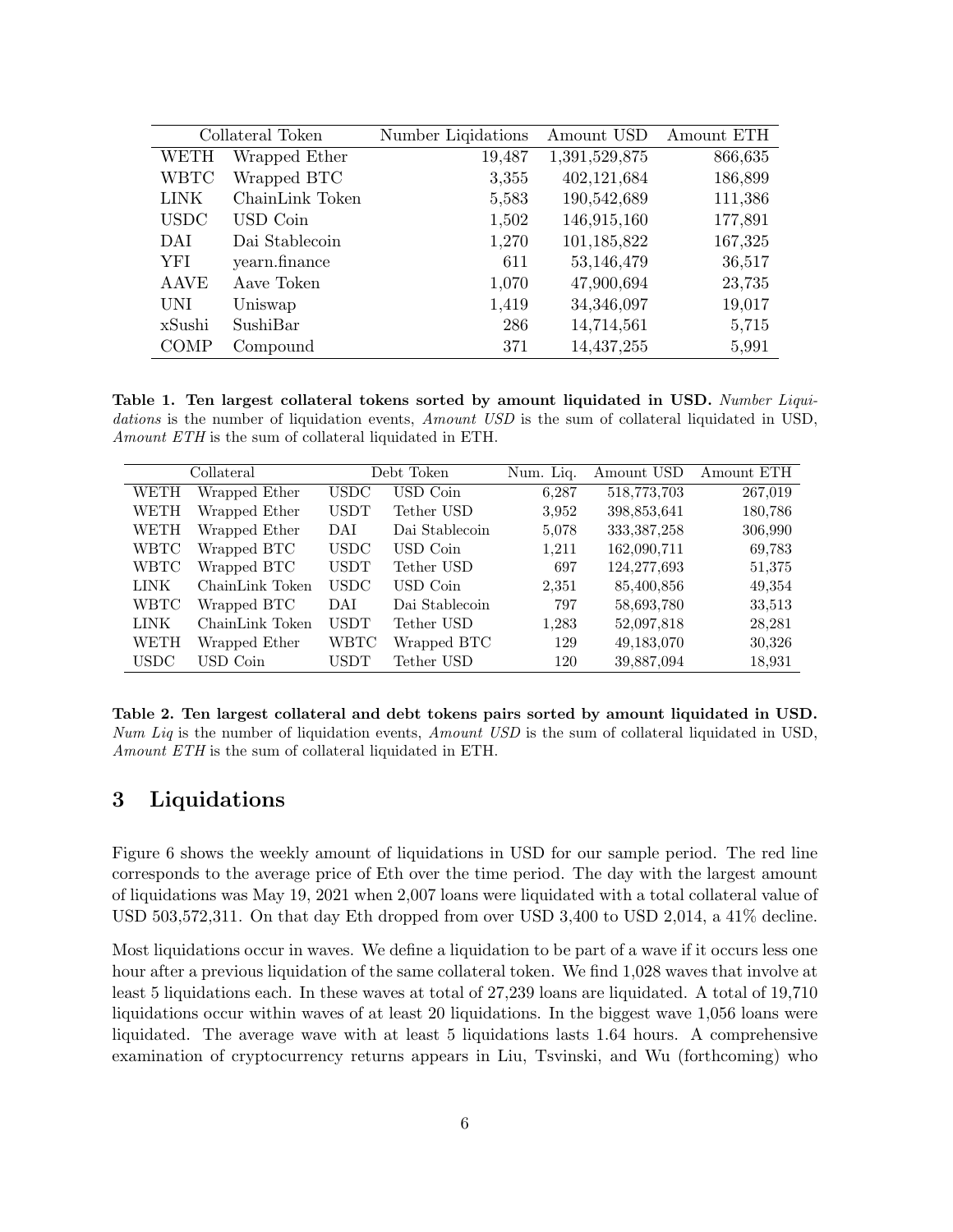

Figure 4. Weekly liquidations in USD depicted in blue (right hand axis). Average Price of Eth in red (left hand axis).

document momentum at low frequencies. Thus, liquidation waves could reflect a prior increase in the relative value of the collateral asset that led to a cluster of vaults with similar liquidation thresholds.

#### 3.1 Liquidators

Anecdotal evidence suggests that liquidations are automated and in particular executed by trading bots.<sup>5</sup> We observe 1,004 distinct liquidators, or more precisely liquidator address. Any liquidator may control multiple addresses, so the distinct number of addresses corresponds to an upper bound on the number of liquidators. A schema of the steps to a loan liquidation is presented in Figure 5.

Consider a borrower who borrows 1 wrapped Bitcoin (WBtc) against collateral of 11 wrapped Eth (WEth). Suppose that the loan has become undercollateralized. This is indicated by the red cross. At this point, a liquidator can profitably repay the debt and liquidate the loan to ensure that Aave does not incur a loss. To do so, she borrows 1 WBtc from a flash lender and repays the outstanding debt. In the same transaction, she seizes the collateral of 11 WEth and swaps 10 of these tokens for 1 WBtc on a decentralized exchange. She then uses the 1 WBtc to repay the flash loan and pockets a profit of 1 WEth.

We rank liquidators by liquidated collateral amount and present this in Figure 6. Observe

<sup>5</sup>The Github repository at https://github.com/haydenshively/Compound-Liquidation-Bot provides solidity script necessary to program a bot.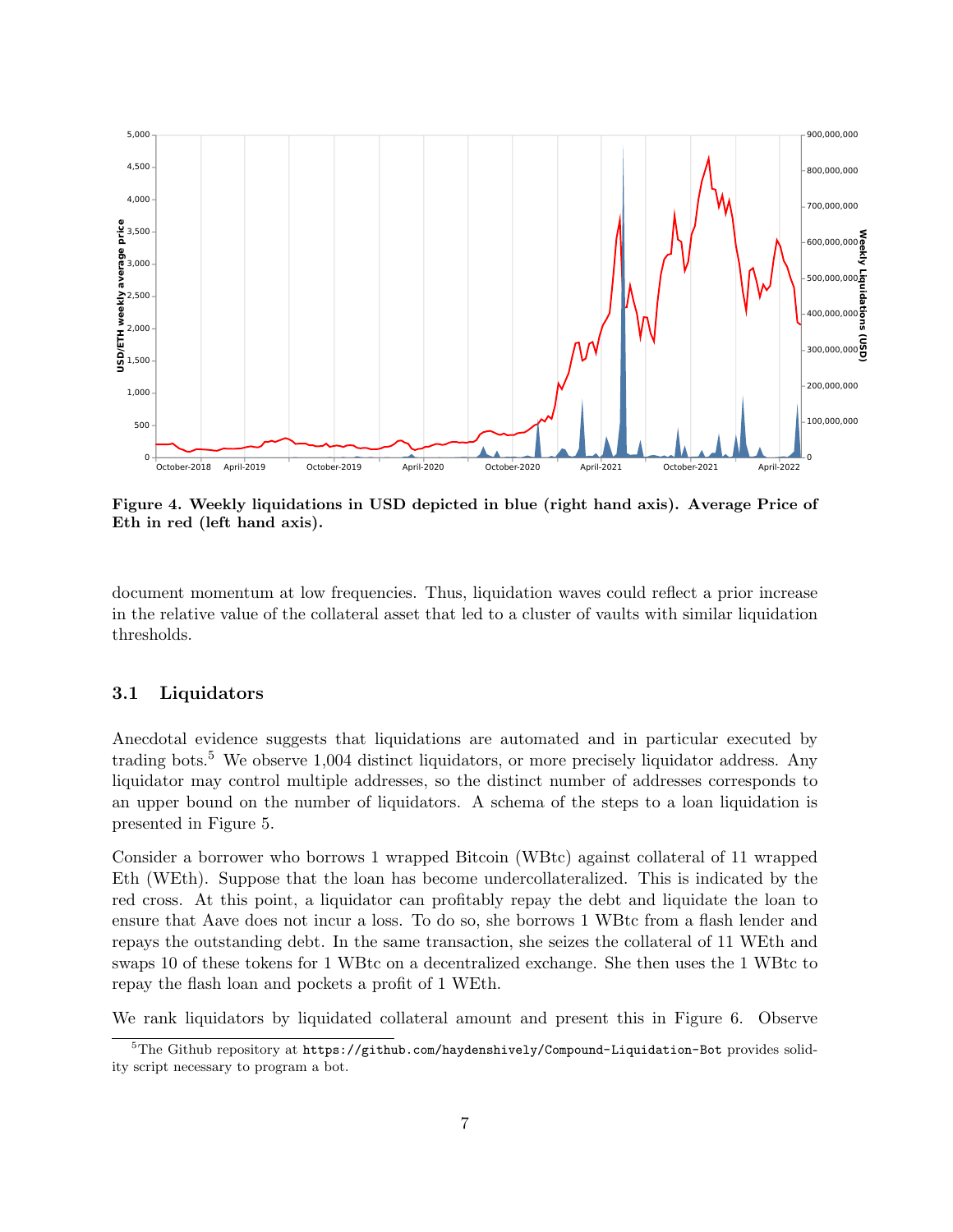

Figure 5. Loan Liquidation and Repayment process.

that liquidation activity is very concentrated with the top 20 liquidators performing 48.50% of the liquidations and liquidating  $75.01\%$  of the collateral. The top liquidator in our sample liquidated 2,732 loans with a total collateral value of USD 427,368,917. We also note from this figure that liquidators concentrate on particular protocols. While similar, different protocols will have slightly different configurations which require different programs to monitor and execute liquidations. There is thus an incentive for specialization.



Figure 6. Amounts liquidated by top 20 liquidators, by platform. Each column represents a distinct address, while the dollar volume in Aave is depicted in blue and the dollar volume in Compound is depicted in orange.

In order to receive the collateral, the liquidator must repay the loan. This can be done either from available capital, or in the form of a flash loan. Flash loans are uncollateralized and the borrowing and the repayment of the loan happen within the same Ethereum transaction, i.e. at the same instant of time. Because Ethereum transactions are atomic, i.e. they either get executed in whole or not at all, there is no credit risk for the lender because the release of funds to the borrower is conditional on the repayment to the lender within the same transaction.

Upon repaying the debt to the lending platform, the liquidator receives the collateral at a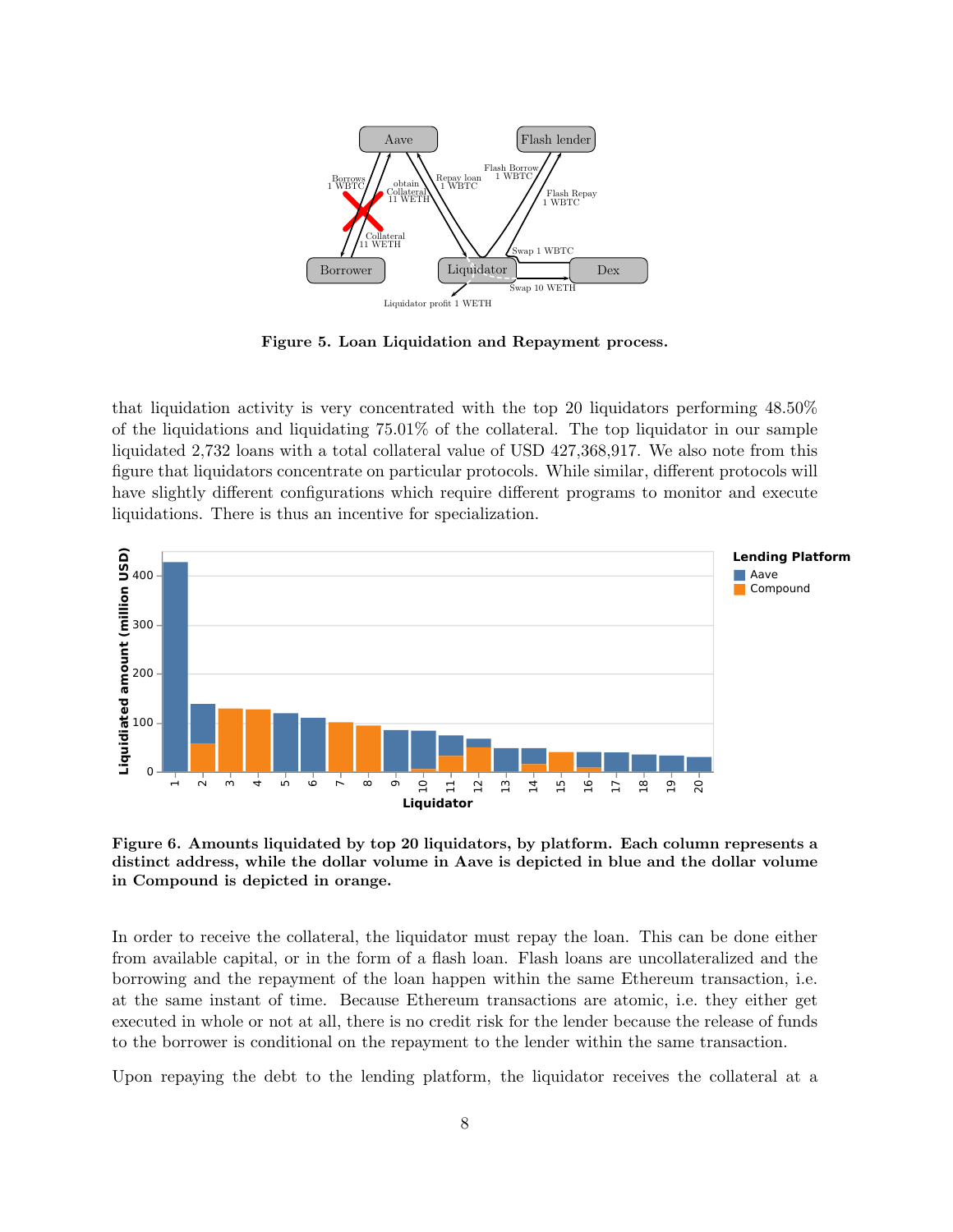

Figure 7. Number of Loans liquidated by the top 20 liquidators (defined as the liquidators with the largest amount of loans liquidated. The labels of the liquidators are the same as in Figure 6

discounted price. She can then choose to keep the collateral token which exposes her to price risk or she can immediately swap the collateral token on a decentralized exchange. Liquidators that use flash loans typically swap the collateral for the debt token as they have to repay the flash loan.

To get a better understanding when of when swaps are used in liquidations, in Table 3 we regress a dummy that is set to one for all liquidations for which the collateral of a liquidation is immediately swapped on a Dex on liquidation and liquidator specific variables. The results indicate that the collateral of larger liquidations is more likely to swapped. As alluded to before, this could either be to reduce the exchange rate exposure of the liquidator or because swapping allows the use of flash loans to overcome capital constraints. We find that swaps often occur in liquidation waves that are large and short. Larger liquidators, probably the more successful bots, are more likely to use swaps. We control for gas fees as swaps incur additional execution cost (gas) for which the liquidator has to pay.

### 4 Price impact of liquidations

We have presented stylized facts on liquidations and liquidators. These liquidations are pure liquidity trades, and because of flash loans the size of liquidations are not constrained by liquidator capital. In the Defi system, prices are maintained by arbitrageurs who equalize them across markets. The logic of decentralized exchanges requires that arbitrageurs reverse liquidity trades so the prices quoted by the Dexs are current. Successive liquidations will only have large price impact if either they occur in waves or if arbitrageurs do not trade to reverse the liquidity impact of the liquidations. In such cases, liquidations may trigger other liquidations, and if liquidations spill over into other markets and if prices revert slowly to equilibrium levels then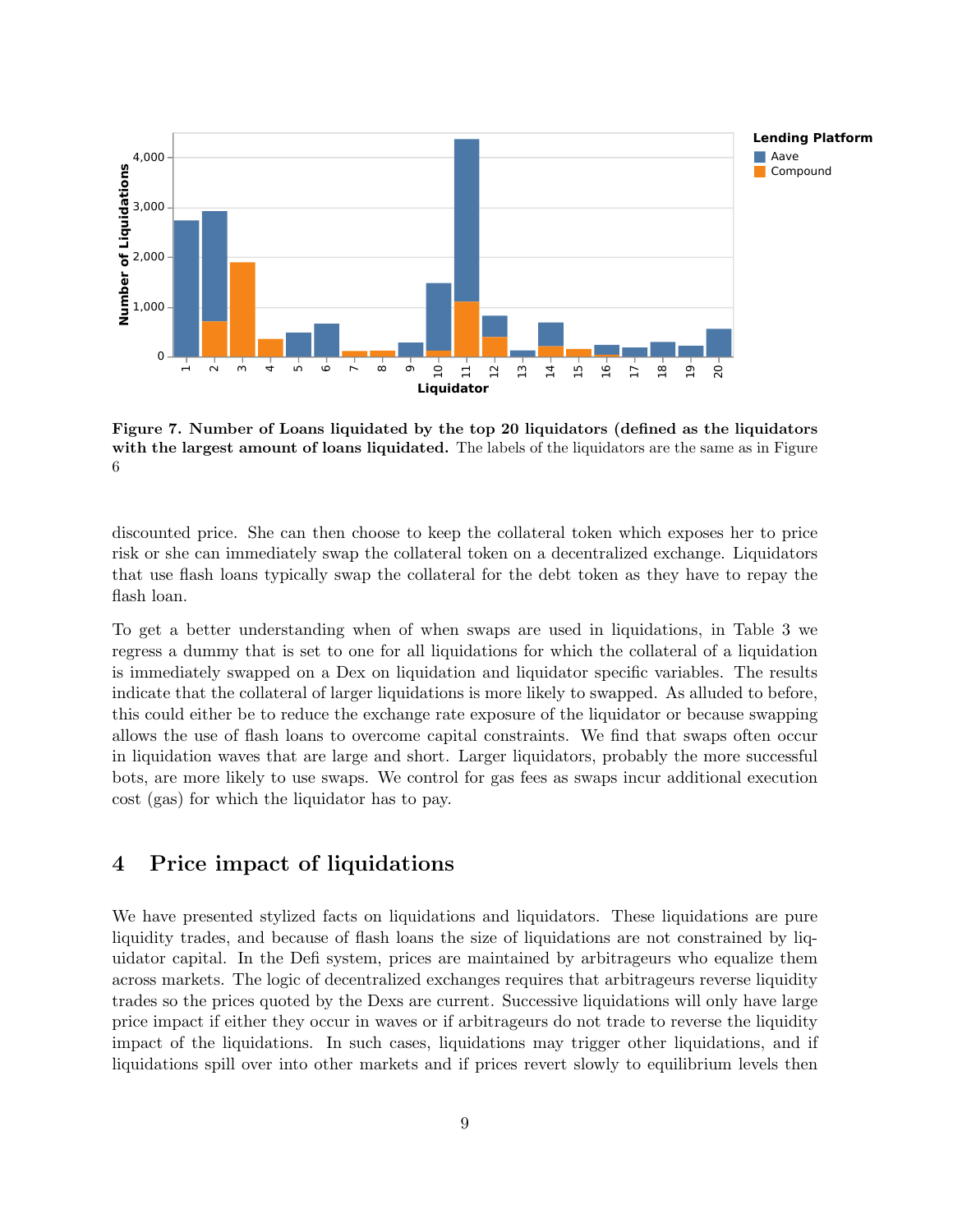|                           | $\left(1\right)$ | $\left( 2\right)$ | 3)         | 4)           |
|---------------------------|------------------|-------------------|------------|--------------|
| Liq.Collateral            | $0.350***$       |                   |            | $0.289***$   |
|                           | (0.122)          |                   |            | (0.110)      |
| Wave Size                 |                  | $0.00657**$       |            | $0.00582**$  |
|                           |                  | (0.00262)         |            | (0.00252)    |
| Wave Length               |                  | $-0.0488***$      |            | $-0.0514***$ |
|                           |                  | (0.0152)          |            | (0.0148)     |
| Liquidator Size           |                  |                   | 0.0376     | 0.0357       |
|                           |                  |                   | (0.0474)   | (0.0469)     |
| Gas Price                 |                  |                   | $-0.00392$ | $-0.0157$    |
|                           |                  |                   | (0.0161)   | (0.0161)     |
| $\overline{\mathrm{R}^2}$ |                  |                   |            |              |
| Observations              | 38,409           | 38,409            | 38,403     | 38,403       |

Table 3. Probit regression explaining the use of swaps in loan liquidations.  $LiqCollateral$  is the value of the liquidated collateral in million USD. Wave Size is the aggregate amount of collateral liquidated in the wave in million USD. Wave Length is the length of the wave in hours, Liquidator Size is log of the sum of all collateral (in USD) that a specific liquidator has liquidated, and Gas Price is the gas price offered on the liquidation transaction in Twei (1 million twei is 1 ETH). Standard errors are clustered by liquidator. One, two, and three stars indicate significance at the 10%, 5%, and 1% level, respectively.

these liquidity trades can lead to systemic fragility. We first present an example of a liquidation and the subsequent price impact. We then consider the incentives of an arbitrageur to reverse a liquidity trade and then empirically examine the effect of liquidations on returns.

### 4.1 A Motivating Example

To make our investigation of liquidations concrete, we present one liquidation in our sample.<sup>6</sup> On February  $23^{rd}$  2021 a liquidator used SushiSwap to trade 12,841.22 ETH for 385.36 WBTC and used the latter to repay an undercollateralized loan. The liquidator then seized the collateral of 14,343.93 Eth, worth over USD 20 million, from Compound.

The Sushi-pool that the liquidator used was deep and had, before the trade, an inventory of 9,353.94 WBTC and 297,957.06 WETH. Because of this liquidation the price in this pool moved from 31.39 WBTC/1000 WETH to 28.85 WBTC/1000 WETH or by 8.08%. Figure 8 shows the price of WBTC per 1,000 WETH around the liquidation event. The price drop caused by the liquidator's token swap is clearly visible and arbitrageurs brought the price partially back to its fundamental value. In spite of this activity, the trade had a permanent price impact on all exchanges after the liquidation. From 10 blocks after the liquidation to 100 blocks after the liquidation, the average price was 30.64, a 2.38% decrease over the price before the liquidation.

In this example, arbitrageurs partially reversed the trade. In spite of this, the liquidation affected medium term token prices and spilled over to other exchanges. Or, the markets demonstrated

 $^6$ see transaction 0xd70b42daec5bb9ac6e5df3d25d309f186db50df701f667e1f20b22448ea27d41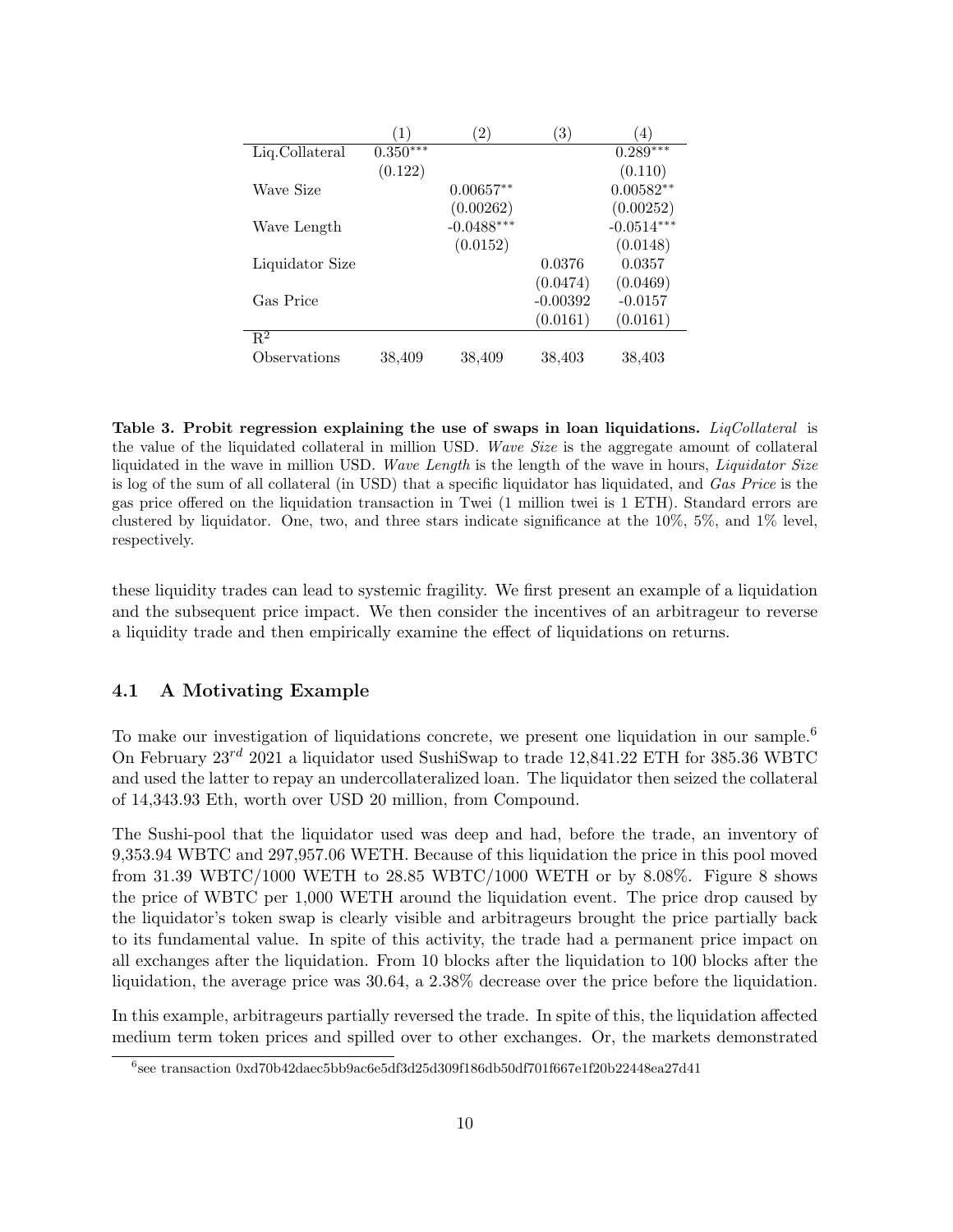

Figure 8. Price reactions to the liquidation in Subsection 4.1. Prices of the WETH/WBTC exchange rate on three decentralized exchanges, DefiSwap, Uniswap, and Sushiswap. A liquidator seized over USD 20 million of WBTC from collateral and swapped them immediately for WETH at SuishSwap, diving down the price. The graph illustrates spillover effects to other markets. The graph shows Dex prices from 30 blocks before the liquidation to 100 blocks after the liquidation.

contagion.

### 4.2 Arbitrage Incentives

To relate changes in the relative value of a token pair to trading in that pair, consider an asset whose value evolves discretely according to

$$
p_t = p_{t-1} + \epsilon_t.
$$

We briefly review the impact of trade on an automated market maker pool that comprises  $T$ tokens against E Eth. Let  $k = ET$  denote the AMM constant, then if y tokens are sold to the pool, the amount of Eth removed from the pool,  $\Delta_E^y$ , is given by

$$
(E - \Delta_E)(T + y) = k
$$
  

$$
E - \frac{k}{T + y} = \Delta_E^y
$$

.

Thus, after y tokens are liquidated (sold) to the pool, the pool comprises  $T + y$  tokens against  $E-(E-\frac{k}{T+1})$  $\frac{k}{T+y}$ ) =  $\frac{T}{T+y}$  Eth.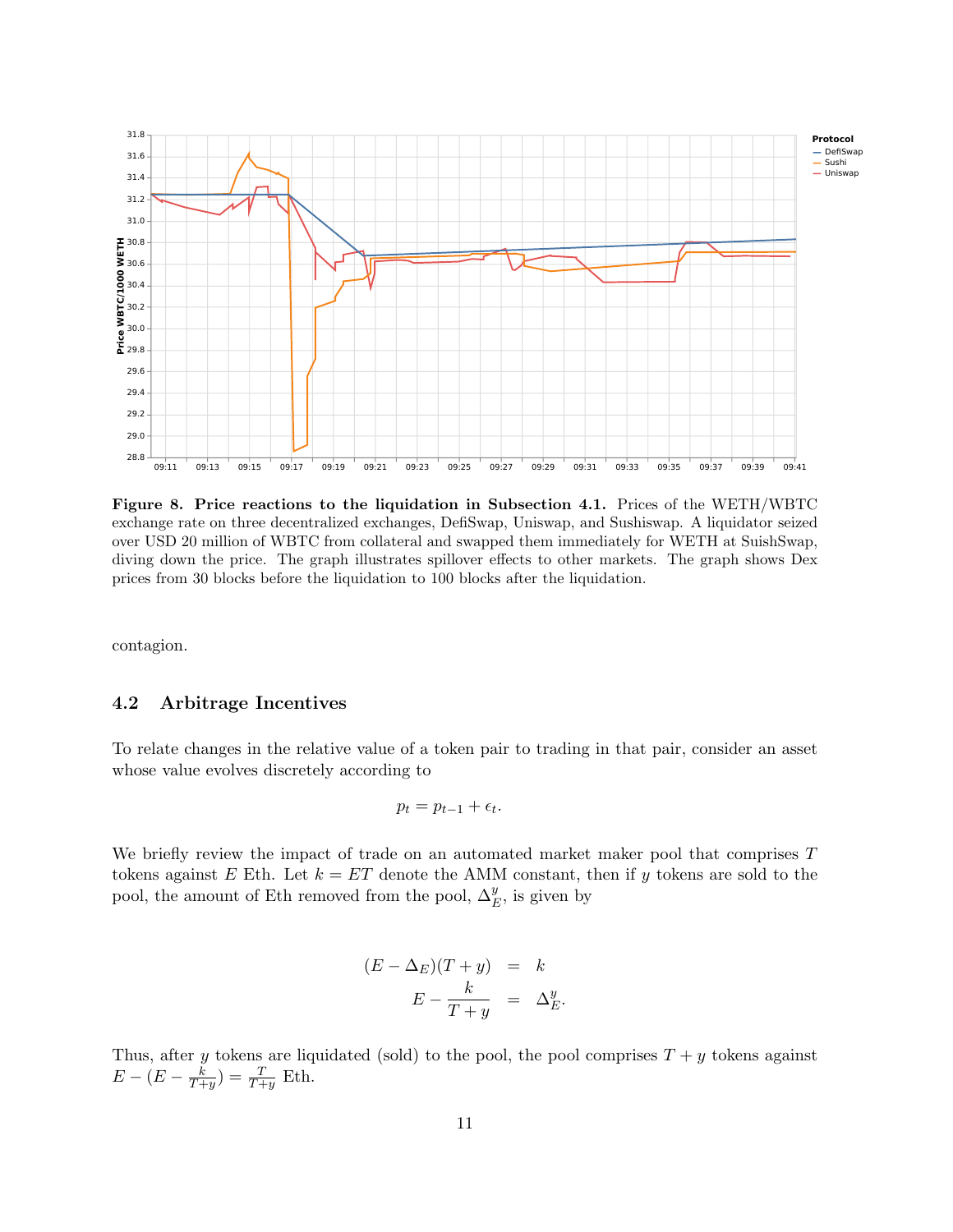Similarly, if  $w$  is bought from the pool, we know that the amount of Eth deposited into the pool,  $\Delta_E^w$ , is given by

$$
(E + \Delta_E)(T - w) = k
$$
  

$$
\frac{k}{T - w} - E = \Delta_E^w
$$

We are now in the position to consider the payoff to an arbitrageur. Suppose that an amount  $q_t$  has been liquidated (sold) to the pool. If they trade x right away, they face a pool of size  $(T+q_t, \frac{k}{T+1})$  $\frac{k}{T+q_t}$ ). Further, if they buy x tokens, they pay  $\frac{k}{T+q_t-x} - \frac{k}{T+q_t}$  $\frac{k}{T+qt}$ . Thus, the profit to buying x tokens after a liquidation of  $q_t$  tokens is

$$
\pi^{now} = p_t x - \left[ \frac{k}{T + q_t - x} - \frac{k}{T + q_t} \right]. \tag{1}
$$

Clearly, the arbitrageur optimally reverses the trade, so  $x = q_t$ , if the size of the pool is sufficiently large.<sup>7</sup>

Suppose instead that the arbitrageur waits in anticipation of further liquidations. In this case, his payoff at time  $t + 1$  will be

$$
\pi^{wait} = p_{t+1}x - \left[\frac{k}{T + q_t + q_{t+1} - x} - \frac{k}{T + q_t + q_{t+1}}\right] \tag{2}
$$

Again, he will optimally choose  $x = q_t + q_{t+1}$  for a profit of

$$
\pi^{wait} = p_{t+1}(q_t + q_{t+1}) - \left[\frac{k}{T} - \frac{k}{T + q_t + q_{t+1}}\right]
$$
\n(3)

Comparing Equations 3) and 1), the arbitrageur will optimally wait to reverse the liquidation if

$$
\frac{E\left[(p_t + \epsilon_{t+1})q_{t+1} \mid p_t, q_t\right]}{\text{Value of Future Liquidations}} \geq \frac{k}{\frac{T + q_t}{T + q_t} - E\left[\frac{k}{T + q_t + q_{t+1}} \mid q_t, p_t\right]} \tag{4}
$$

In this framework, capital will be slower to allocate if the value of future collateral is higher. This comprises both the price of the collateral and the quantity. The latter of course, is determined by the price path of the collateral. Further, the higher the pool constant,  $k$ , the more likely the arbitrageur is to immediately reverse the trade. This implies that smaller and less liquid pools (or collateral) are ceteris paribus less likely to have the liquidation liquidity trades rapidly reversed. There will therefore be cross-sectional differences in collateral tokens and the effect of the liquidity trade will be amplified.

<sup>&</sup>lt;sup>7</sup>Recall, the price at any point in time is  $p = \frac{E}{T}$ , and given that  $k = ET$ , trade is optimal if  $T > q_t^2 - q_t$ .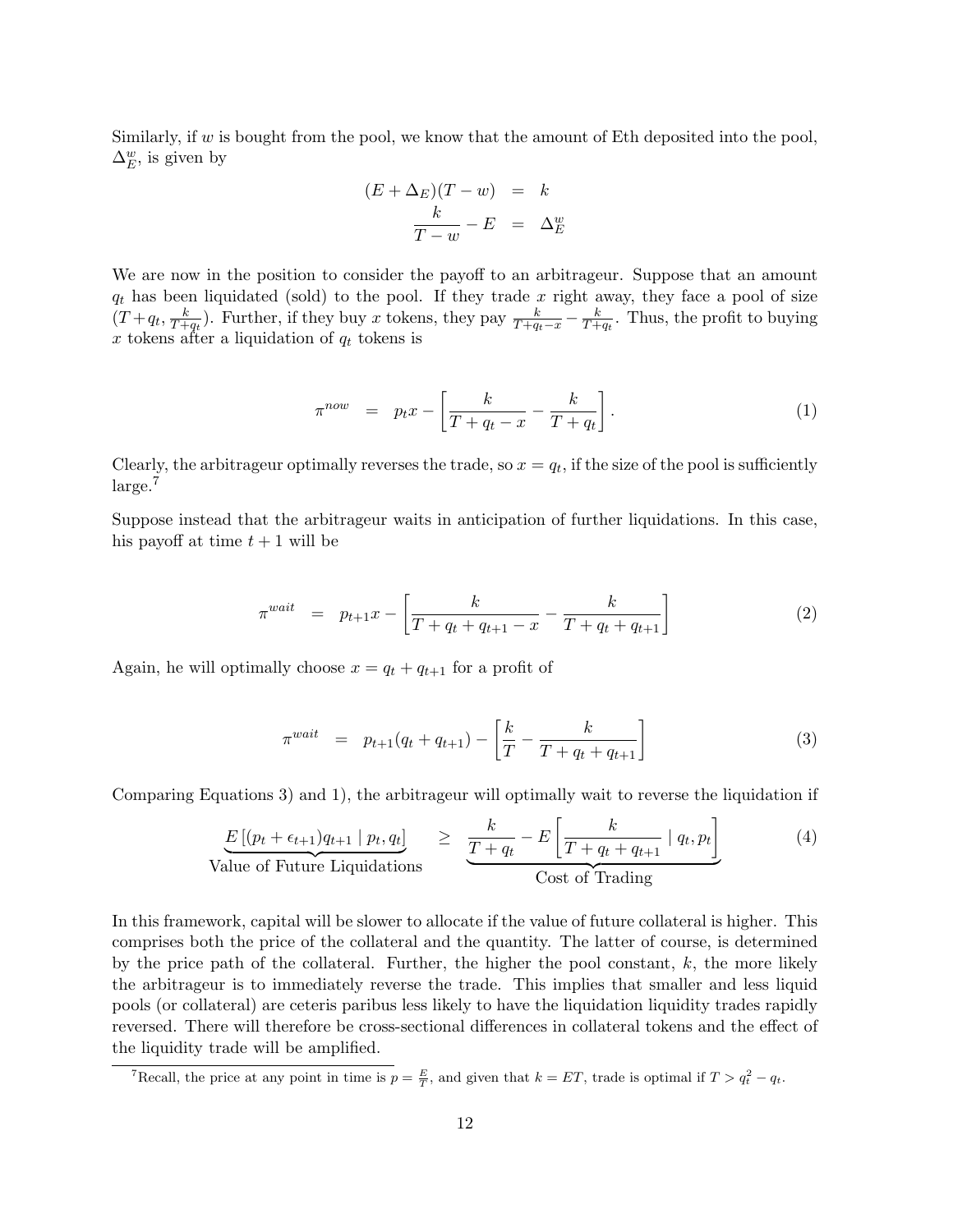#### 4.3 Analysis of the entire sample of Collateral Tokens

Our broader sample constitutes all liquidations in which a swap was used to exchange the collateral for the debt asset in the same transaction where the liquidation was recorded. Notice, this includes both liquidations powered by flash loans and liquidations in which another asset was swapped for the debt asset in order to recover the collateral. We first investigate the effect of loan liquidations on subsequent high frequency prices.

Let  $r_5(t)$  denote the 5 block return of each each debt assets. Here, t is the block in which a liquidation occurs. We extract the latest recorded price from the Dex on which the liquidation occurs. We determine the price of the last transaction on that Dex five blocks later. The return is calculated from these two prices. We choose a five block window as this is sufficient for arbitrageurs to bring prices back to equilibrium after the liquidation, similar to the effect to the quick reversal in the price on Sushiswap in Figure 8. In addition, we calculate  $r_t^{\ell}$ , which is the return generated by the liquidation event. Specifically, if a liquidation occurs in block  $t$ , we record the Dex price before the liquidation and the Dex price after the liquidation. (Recall, that balances in decentralized exchanges change after each trade and can thus change multiple times within blocks. The exchange rate of a Dex is defined as the ratio of balance of one token over the balance of the other token.) The return is based on these two prices.

Our regression considers the extent to which  $r_5(t)$  can be explained by  $r_t^{\ell}$  and is presented in Table 4. Our control variables include the gas fee associated with the liquidation, and also the wave length in hours and the position (between  $[0, 1]$ ) of the liquidation within the wave. These variables capture a measure of congestion on the blockchain. Columns (3) and (4) present the findings for the exchanges where the collateral was actually liquidated. We find that 41.6% of the price movement of swaps that liquidate collateral persist for the medium term. This finding is important with respect to future loan liquidations. When the liquidation of collateral has a lasting impact on prices, such a liquidation will cause other loans that use the same collateral to be under-collateralized and thus subject to liquidation as well. In columns (1) and (2) we present results for exchanges that trade the same token pair but which were not involved in the liquidation. We observe strong contagion effects. Selling collateral on one exchange affects prices on other exchanges in the same direction. We find that the price drops upon liquidations are stronger in waves that are shorter and towards the end of a wave.

For the results in Table 4 we see that liquidations where the collateral gets immediately swapped have a medium term price impact on all exchanges, whether a collateral gets sold on that exchange or not. This effect is important because the prices from the exchanges are used as inputs, or oracles, to determine of other loans are sufficiently collateralized. The lending platforms often do not publicly disclose which oracles are used for security reasons but all oracles, more or less rely on the prices that are quoted by decentralized exchanges. Any price changes in the value of collateral will cause more loans to be undercollateralized and lead to more liquidations, potentially leading to a liquidation wave.

We collect 2,048,565 5-minute returns from 36 decentralized exchanges for all 16 tokens that serve as collateral at one of the two lending platforms in our sample. We label returns where a position in this specific token was liquidated within a 5 minute interval as the 'liquidation return" and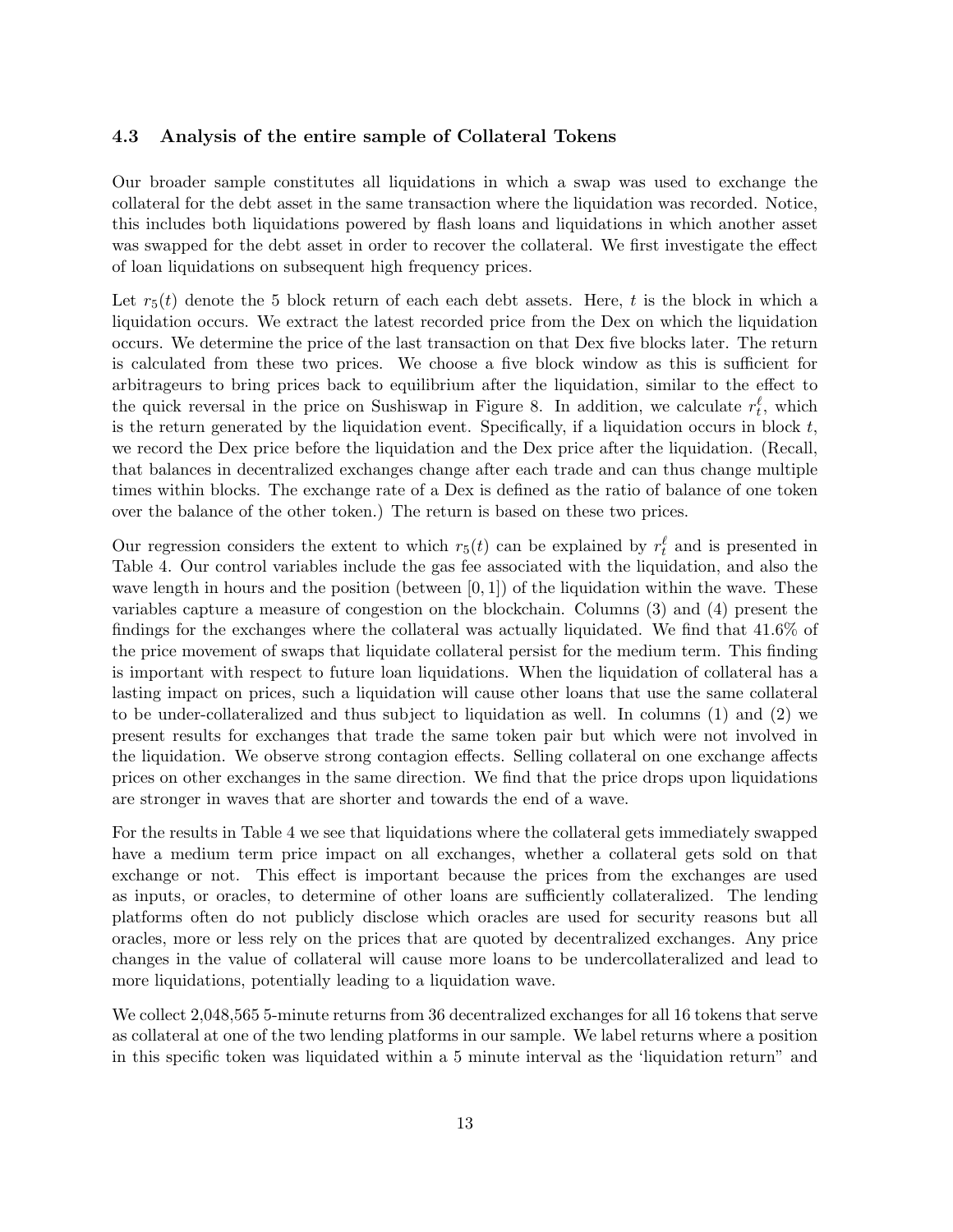|                            | Other exchanges |               |               | Dex where liquidated |
|----------------------------|-----------------|---------------|---------------|----------------------|
| Return of liquidating Swap | $1.302***$      | $1.081***$    | $0.389***$    | $0.387***$           |
|                            | (0.273)         | (0.236)       | (0.0718)      | (0.0717)             |
| Gas Price                  | $-1.87e-16*$    | 3.93e-17      | $1.73e-16***$ | $1.62e-16***$        |
|                            | $(1.00e-16)$    | $(7.88e-17)$  | $(3.73e-17)$  | $(3.84e-17)$         |
| Wave Length                |                 | $-0.00714***$ |               | $-0.000118***$       |
|                            |                 | (0.00196)     |               | (0.0000232)          |
| Position in Wave           |                 | 0.00760       |               | $0.00395***$         |
|                            |                 | (0.00955)     |               | (0.000222)           |
| $R^2$                      | 0.000362        | 0.00246       | 0.0916        | 0.0972               |
| Observations               | 38,812          | 38,812        | 7,786         | 7.786                |

Table 4. Regression explaining the return of the debt token/collateral token return around loan liquidations. *LiqCollateral* is the value of the liquidated collateral in million USD. Wave Size is the aggregate amount of collateral liquidated in the wave in million USD. Wave Length is the length of the wave in hours, *Liquidator Size* is log of the sum of all collateral (in USD) that a specific liquidator has liquidated, and Gas Price is the gas price offered on the liquidation transaction in Twei (1 million twei is 1 ETH). Standard errors are clustered by liquidator. One, two, and three stars indicate significance at the 10%, 5%, and 1% level, respectively.

contrast these with all other returns for all other tokens. Figure 9 shows distribution functions for liquidation and other returns. We can see that more extreme returns are more likely in intervals where a position in the same token was liquidated. For example, the probability of a return with absolute value greater than  $1\%$  is 7.85% when there was a liquidation versus 3.25% for cases without a liquidation.

We choose 5 minute intervals for two reasons: (i) they are sufficiently long in block time. Blocks on Ethereum are generated on average every 15 seconds. If the swap of the liquidated collateral was a pure idiosyncratic event then an arbitrageur has plenty of time to reverse the trade and bring the token price back to its fundamental value. (ii) 5 minute intervals are sufficiently short to separate the effect of liquidations from fundamental movements in token prices. If there is a fundamental reason that makes the price of a token drop over a day we expect to have enough 5 minute observations in our sample to cover both, intervals with and without liquidations.

To ensure that our findings are not driven by characteristics unique to the time of liquidations, such as changes in the fundamental value of the token, we construct a subsample that just contains the liquidation returns and two 5-period returns before and after the liquidation event. Thus, all returns are observed at the same time and our findings cannot be driven by effects unique to the time period. Our sample is reduced to 47,404 observations. Figure 10 shows the difference in density function between liquidation returns and other returns. We find again that more extreme returns are more likely to occur with liquidations whereas small returns close to zero are more likely when there is no liquidation.

To examine the impact of swaps on price drops in liquidation waves we compare 887 liquidation waves to 1336 single loan liquidations. The liquidation waves contain on average 11.4 liquidations. For each wave we compute the return of the collateral token from one block before the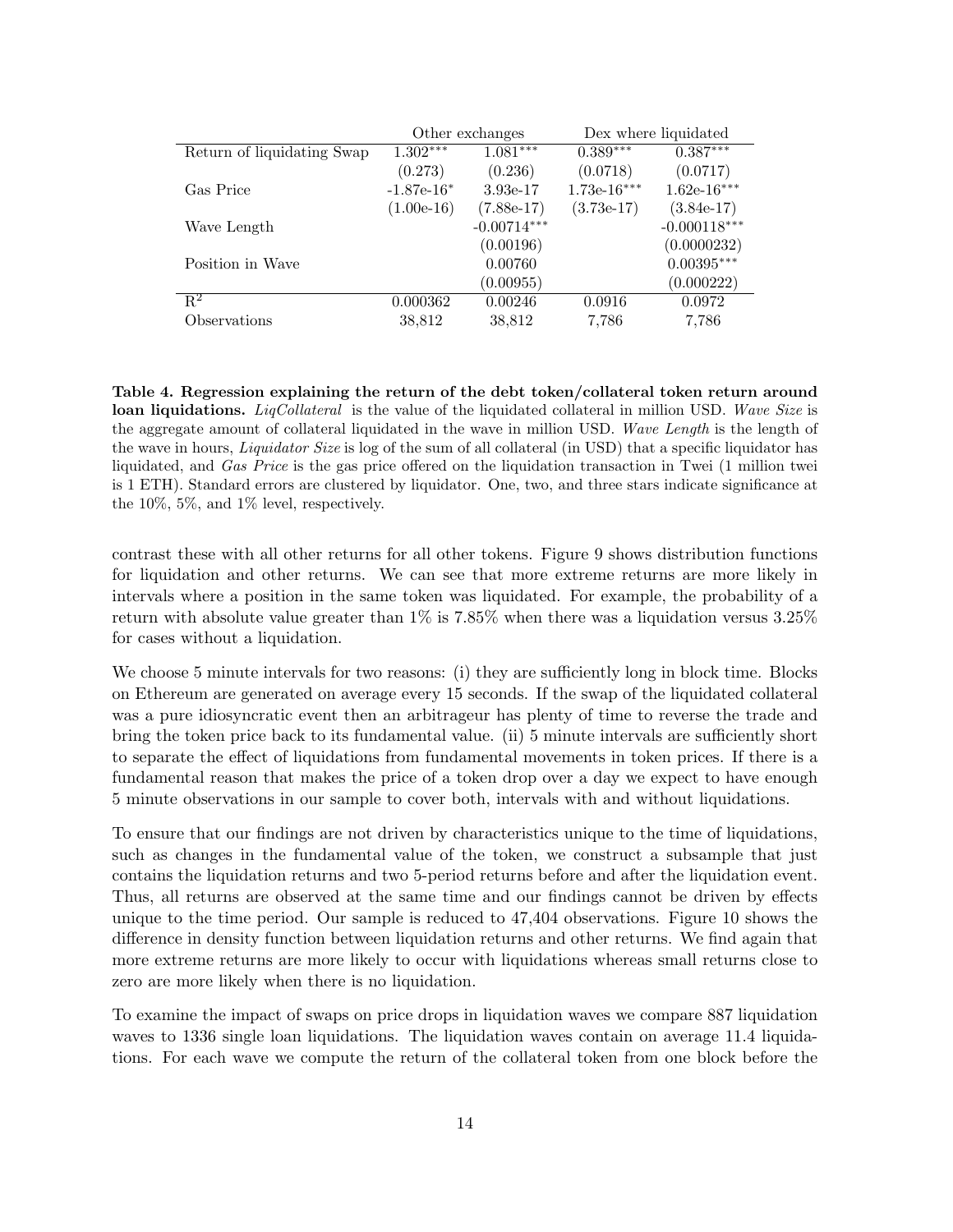

Figure 9. Return distribution for 16 tokens that serve as collateral over 5 minute intervals that coincide with liquidations and ones that do not.



Figure 10. Return distribution for 16 tokens that serve as collateral over 5 minute intervals that coincide with liquidations and ones that do not.

start of the wave to one block after the end of the liquidation wave. We regress this return on the aggregate return that was caused by all swaps that happened in the same transaction as the liquidations. Our results can be found in Table 5.

For single liquidations (columns (3) and (4)) the price impact of liquidating swaps are inconsequential. This idea is consistent with the fact that arbitrageurs push the price back to its fundamental value after a liquidator's trade. For liquidation waves (columns (1) and (2)) we find that the liquidation of the collateral on decentralized exchanges makes a significant contribution to the overall price movement of the collateral token throughout the liquidation wave. This finding is consistent with a feedback effect in loan liquidations.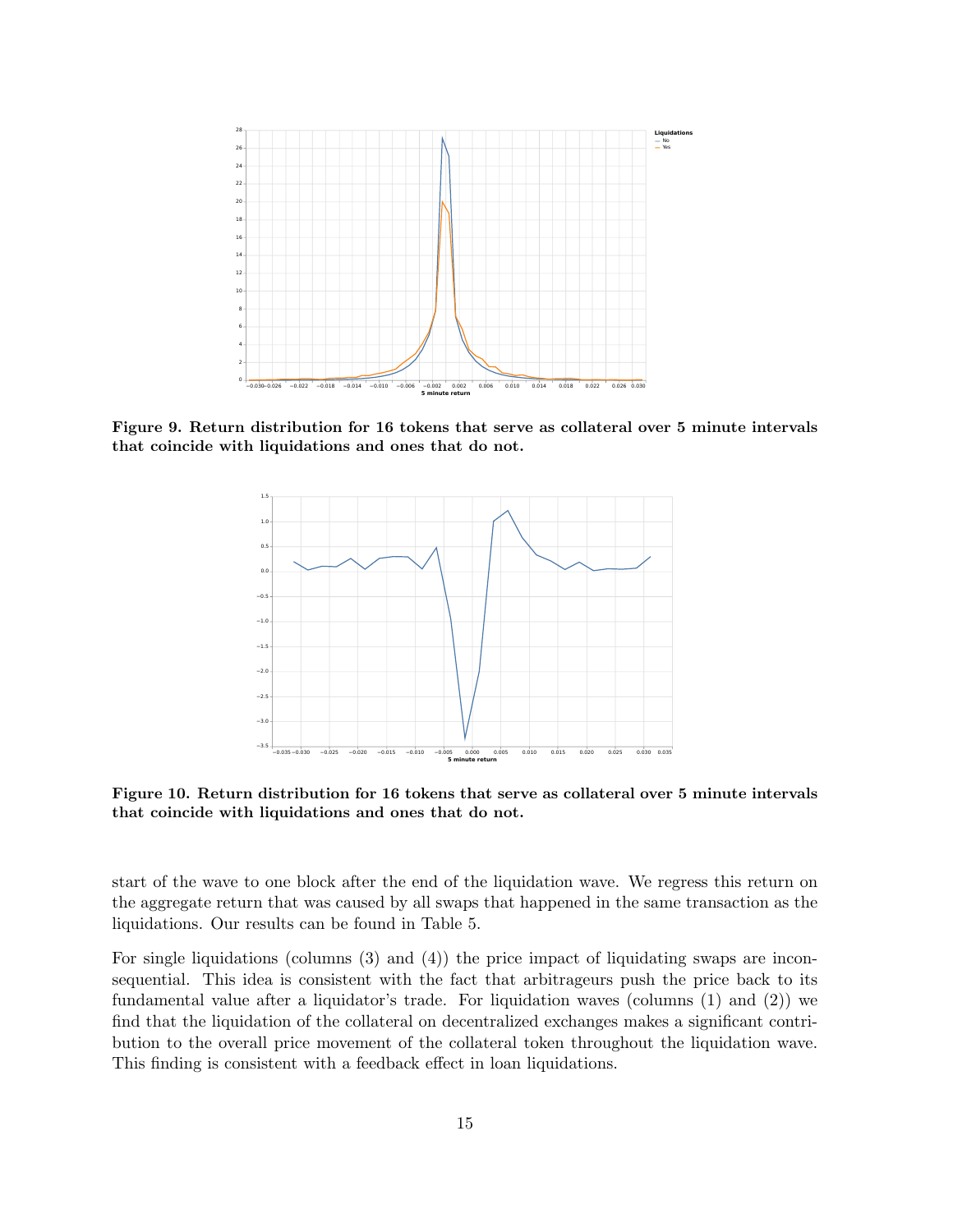|                             | Multiple liquidations |             | Single liquidations |               |
|-----------------------------|-----------------------|-------------|---------------------|---------------|
|                             | (1)                   | 2)          | $\left( 3\right)$   | 4)            |
| Return of liquidating Swaps | $0.0306***$           | $0.0306***$ | 0.00137             | 0.00108       |
|                             | (0.00261)             | (0.00271)   | (0.00313)           | (0.00313)     |
| Wave Size                   |                       | 0.0000671   |                     | $-0.00200***$ |
|                             |                       | (0.0000686) |                     | (0.000611)    |
| Wave Length                 |                       | $-0.000169$ |                     |               |
|                             |                       | (0.000425)  |                     |               |
| Gas Price                   |                       | 0.000129    |                     | 0.0000362     |
|                             |                       | (0.000473)  |                     | (0.0000823)   |
| $R^2$                       | 0.106                 | 0.107       | 0.000126            | 0.00713       |
| Observations                | 1,154                 | 1,154       | 1,516               | 1,516         |

Table 5. Regression explaining the return of the debt token/collateral token return throughout a liquidation wave. *Liquidation Returns* is the return that is directly attributable to collateral sales on decentralized exchanges. Wave Size is the aggregate amount of collateral liquidated in the wave in million USD. Wave Length is the length of the wave in hours, and Gas Price is the gas price offered on the liquidation transaction in Twei (1 million twei is 1 ETH). One, two, and three stars indicate significance at the 10%, 5%, and 1% level, respectively.

#### 4.4 Systemic Fragility and the DeFi System

We have demonstrated that liquidations have a price effect both locally on the Dex where the swap occurs and then spread to other Dexs. The price impact of large trades is consistent with other financial markets. The economic difference in decentralized protocols is that, by construction, the blockchain is a closed system which means that information generated on the blockchain is used for other protocols. In particular, the price oracles that inform lending platforms on the value of collateral depend on the prices generated by the Dexs. Thus, there is a natural feedback loop between liquidations and further liquidations. We illustrated the feedback effects that generate this systemic fragility in Figure 1 in the introduction. The feedback between Dex prices and liquidations also presents the possibility for strategic liquidations.

There are two natural countervailing forces to the feedback channel presented in Figure 1. First, if the price on a Dex is dislocated, arbitrageurs have an incentive to trade against the liquidation. We note that if arbitrageurs are also liquidators, these incentives become less clear. The second countervailing force is that of gas fees. Each execution of the EVM requires a prespecified amount of gas. In addition, an incentive amount of gas for miners can be added to a transaction. Figure 11 show the average daily gas price in USD for a simple swap. Of course more complex transactions or swaps will require higher fees. Gas fees may affect the stability of the DeFi system in two ways. First, a higher gas fee due to high demand for transaction services ensures that liquidators will require higher payoffs to liquidate positions. This may lead to few liquidations. Second, substantially higher anticipated higher gas fees will provide an incentive for arbitrageurs to trade earlier rather than wait. This will dampen price feedback effects.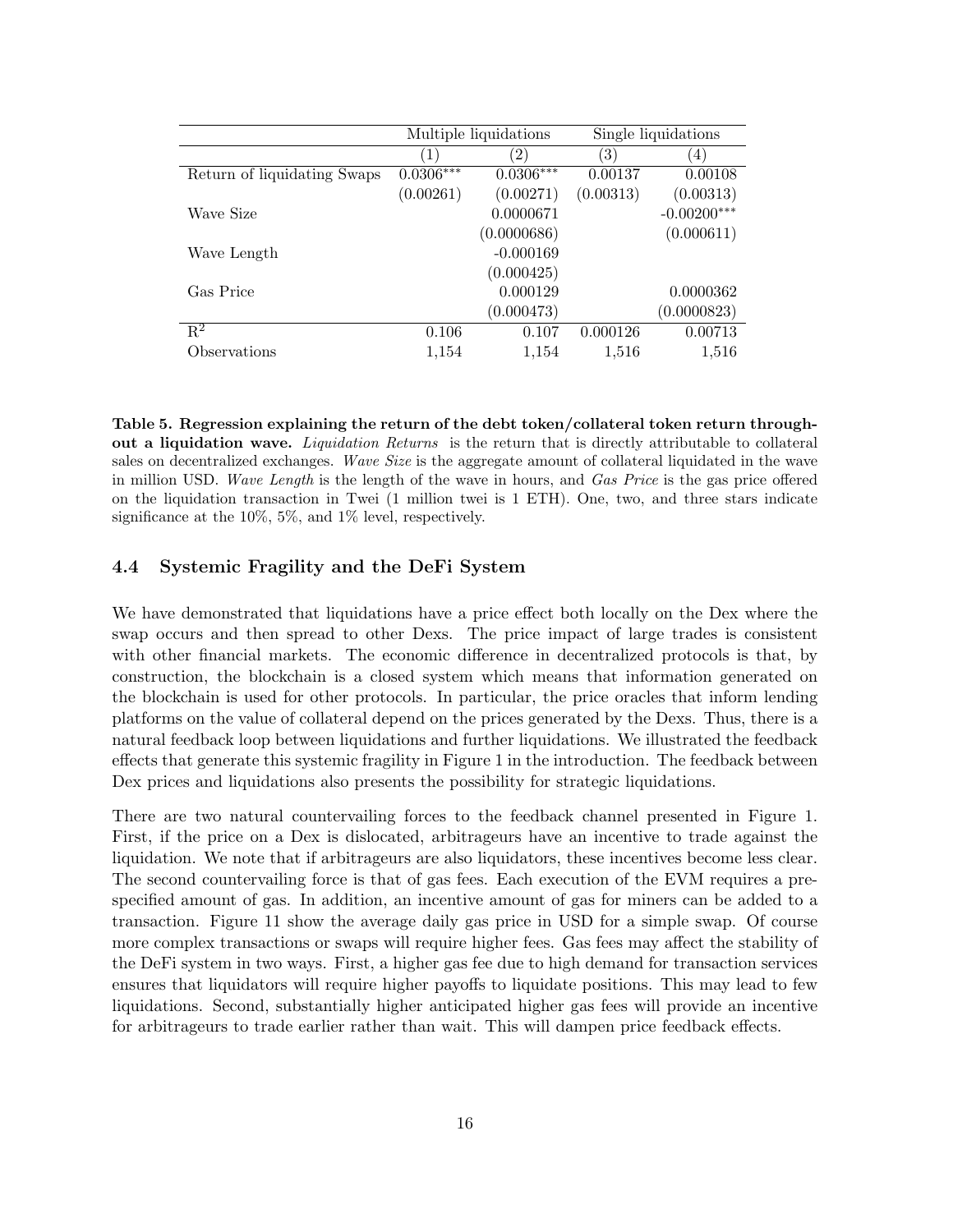

Figure 11. Average Daily Gas fees for a Swap. This calculation is based on a simple swap (50,000 gas units).

## 5 Conclusion

We have demonstrated that liquidity trades can have market wide persistent effects. Further, given that DeFi is designed to be a closed information system it suggests that the system features a systemic fragility. We note that transaction fees associated with using the EVM (gas fees) have a nuanced effect on this fragility. On one hand, anticipated future fees will encourage arbitrageurs to trade more rapidly which will quickly reverse the price impact of liquidations. On the other hand, higher fees raise the threshold for liquidators to finance their transactions through flash loans, which restricts the amount of capital available to monitor loans and renders the liquidator market less competitive.

As the DeFi ecosystem evolves, different blockchains that run the EVM are being developed. Given that blockchains are a closed informational system, differences in costs across blockchains will liquidation, arbitrage activity and hence systemic fragility.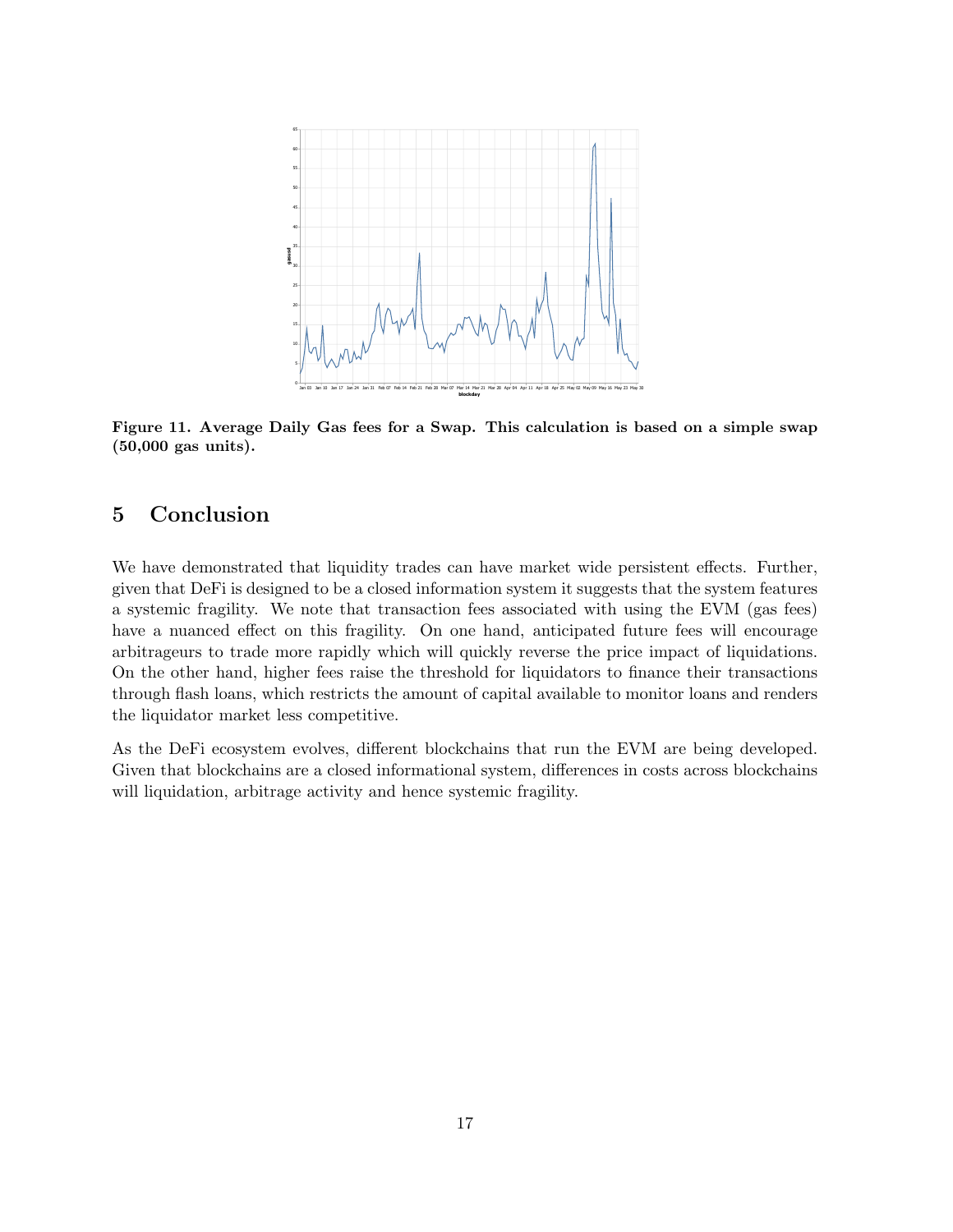# References

- Angeris, Guillermo, and Tarun Chitra, 2020, Improved Price Oracles: Constant Function Market Makers, Working Paper.
- Angeris, Guillermo, Hsien-Tang Kao, Rei Chiang, and Charlie Noyes, 2019, An Analysis of Uniswap markets, Working Paper.
- Aoyagi, Jun, 2020, Liquidity Provision by Automated Market Makers, Working Paper.
- Barbon, Andreas, and Angelo Ranaldo, 2021, On The quality of Cryptocurrency Markets, working paper.
- Capponi, Agostino, and Ruizhe Jia, 2021, The Adoption of Blockchain-based Decentralized Exchanges, working paper.
- Holthausen, Robert W., Richard W. Leftwich, and David Mayers, 1990, Large-block transactions, the speed of response, and temporary and permanent stock-price effects, *Journal of* Financial Economics 26, 71–95.
- Kraus, Alan, and Hans Stoll, 1972, Price Impacts of Block Trading on the New York Stock Exchange, Journal of Finance 27, 569–588.
- Lehar, Alfred, and Christine Parlour, 2021, Decentralized Exchanges, working paper.
- Liu, Yukon, Aleh Tsvinski, and Xi Wu, forthcoming, Common Risk Factors in Cryptocurrency, Journal of Finance.
- Park, Andreas, 2021, The Conceptual Flaws of Constant Product Automated Market Making, Available at SSRN 3805750.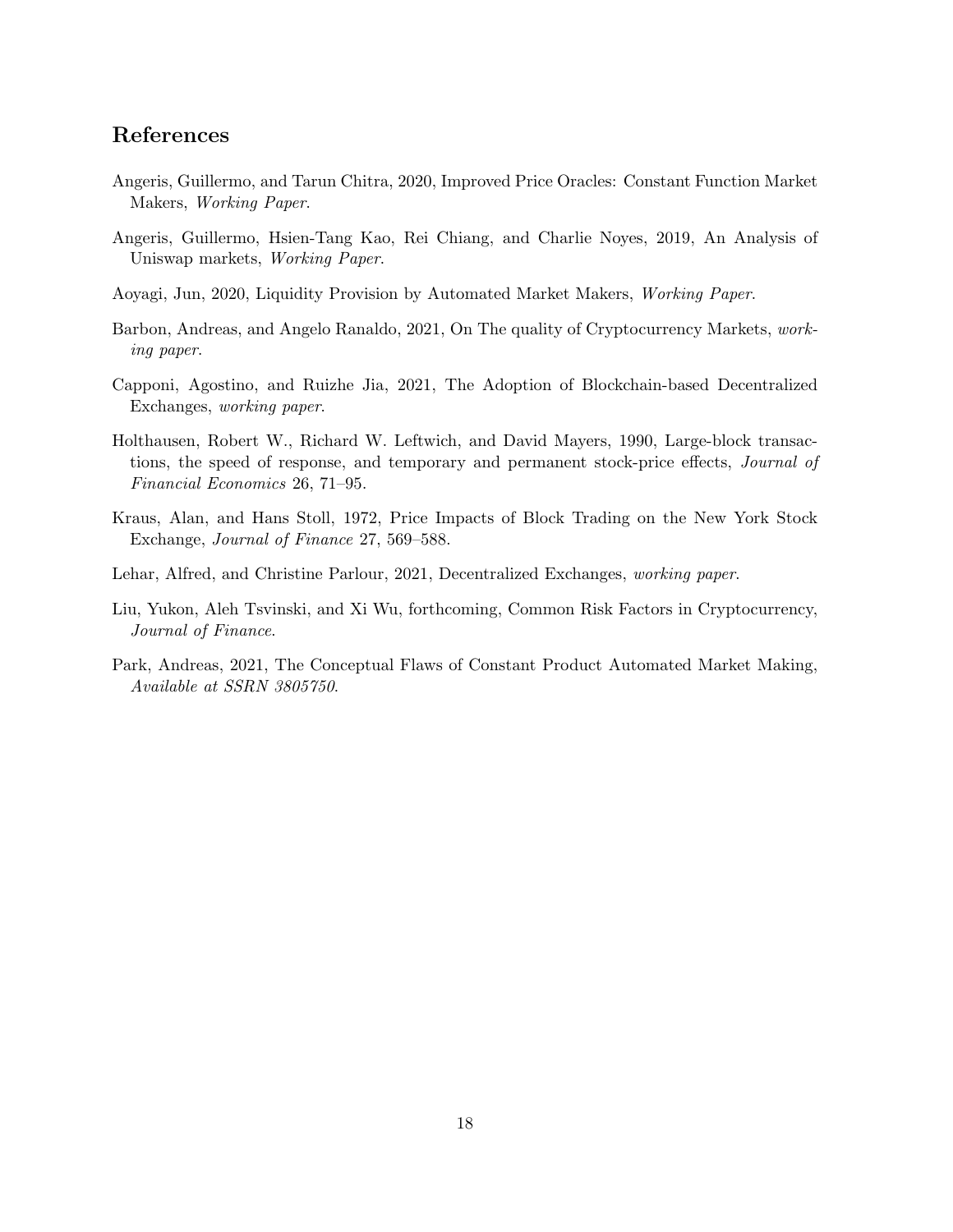| Number         | Liquidator Address                         | Amount Liquidated | Aave   | Compound |
|----------------|--------------------------------------------|-------------------|--------|----------|
| 1              | b7990f251451a89728eb2aa7b0a529f51d127478   | 427.37            | 427.37 | 0.00     |
| $\overline{2}$ | 3909336de913344701c6f096502d26208210b39f   | 137.81            | 81.11  | 56.70    |
| 3              | 681bd23f6128db3f9b8914595d1a63830a6212fa   | 128.84            | 0.00   | 128.84   |
| 4              | 3333a5a9d331f0c7b2c3626a1088fe6ee0b69e67   | 127.10            | 0.00   | 127.10   |
| 5              | 2ca158422b940c6722640ac7fa726e8201cccd33   | 119.15            | 119.15 | 0.00     |
| 6              | b2b3d5b6215d4fb23bf8dd642d385c4b44aadb2a   | 109.82            | 109.82 | 0.00     |
| 7              | 333388b6bf358d441cde209f1d58db27f28446e1   | 100.78            | 0.00   | 100.78   |
| 8              | e8468f05550563aa5bfc5fbcb344bf87aa2f6b84   | 93.94             | 0.00   | 93.94    |
| 9              | 19256c009781bc2d1545db745af6dfd30c7e9cfa   | 84.78             | 84.78  | 0.00     |
| 10             | 5af7f71c7747fb0eceb2eef115c3fa34dd4998d3   | 83.29             | 78.27  | 5.03     |
| 11             | 6780846518290724038e86c98a1e903888338875   | 67.16             | 17.47  | 49.69    |
| 12             | 872e0cc1606840bdd532e2f7e09a85cdf95f04bf   | 47.93             | 47.93  | 0.00     |
| 13             | $b206ebe579be55f5b57119bb2e7cc63708eda1aa$ | 39.32             | 31.26  | 8.07     |
| 14             | 645e93859ec63abe0c7fe74f17c07c236ee58799   | 38.96             | 38.96  | 0.00     |
| 15             | 33334570f7e1df34a09377c7f327feb65e2b3faf   | 38.31             | 0.00   | 38.31    |
| 16             | 3302ea0ddf59a8beb73779555cb2e86d350bfabc   | 34.97             | 34.97  | 0.00     |
| 17             | 08565d290208ea253875efe20d756dc42ae37612   | 32.56             | 32.56  | 0.00     |
| 18             | d80d99ddad88c35a585e0ed3d287c49988b1e0e5   | 29.94             | 29.94  | 0.00     |
| 19             | 80d4230c0a68fc59cb264329d3a717fcaa472a13   | 26.69             | 21.03  | 5.67     |
| 20             | bf3f6477dbd514ef85b7d3ec6ac2205fd0962039   | 24.00             | 20.27  | 3.72     |

Table 6. Twenty largest liquidators sorted by amount liquidated in USD. Number corresponds to the label in Figure 6, Amount Liquidated is the sum of collateral liquidated in million USD by this address, Aave is the sum of collateral liquidated on Aave, Compound is the sum of collateral liquidated on Compound.

#### Detailed Description of Constant Product, Automated Market Making

This subsection is excerpted from Lehar and Parlour (2021). In it, we describe the market making mechanics on UniSwap V2 for readers unfamiliar with this protocol.

**Providing Liquidity:** Each swap pool comprises a pair of cryptocurrencies. Most frequently, as we document below, one of the currencies is Eth, the native cryptocurrency on the Ethereum Blockchain. We will typically use Eth as the numeraire, and refer to the other generic coin as the 'token.' An agent wishing to provide liquidity to their preferred pool deposits both Eth and the token into the pool. The deposit ratio of Eth to token is determined by the existing ratio in the pool, which implicitly defines the Eth price of the token.

An agent who makes such a deposit receives a proportional amount of a liquidity token. This third token is specific to the pool and represents an individual liquidity provider's share of the total liquidity pool. As the pool trades with users, the value of the liquidity pool may rise or fall. Liquidity providers can redeem their liquidity tokens at any time and get their share of the current liquidity pool paid out in equal value of Eth and tokens. Changes in the composition of the pool from the time a liquidity token is minted to when it is cashed in, potentially constitute adverse selection. However, providing liquidity is potentially profitable because each trade faces a fee of 30bps which is redeposited into the pool.

Consummating Trade: Suppose a trader wishes to buy the token. In this case, he will deposit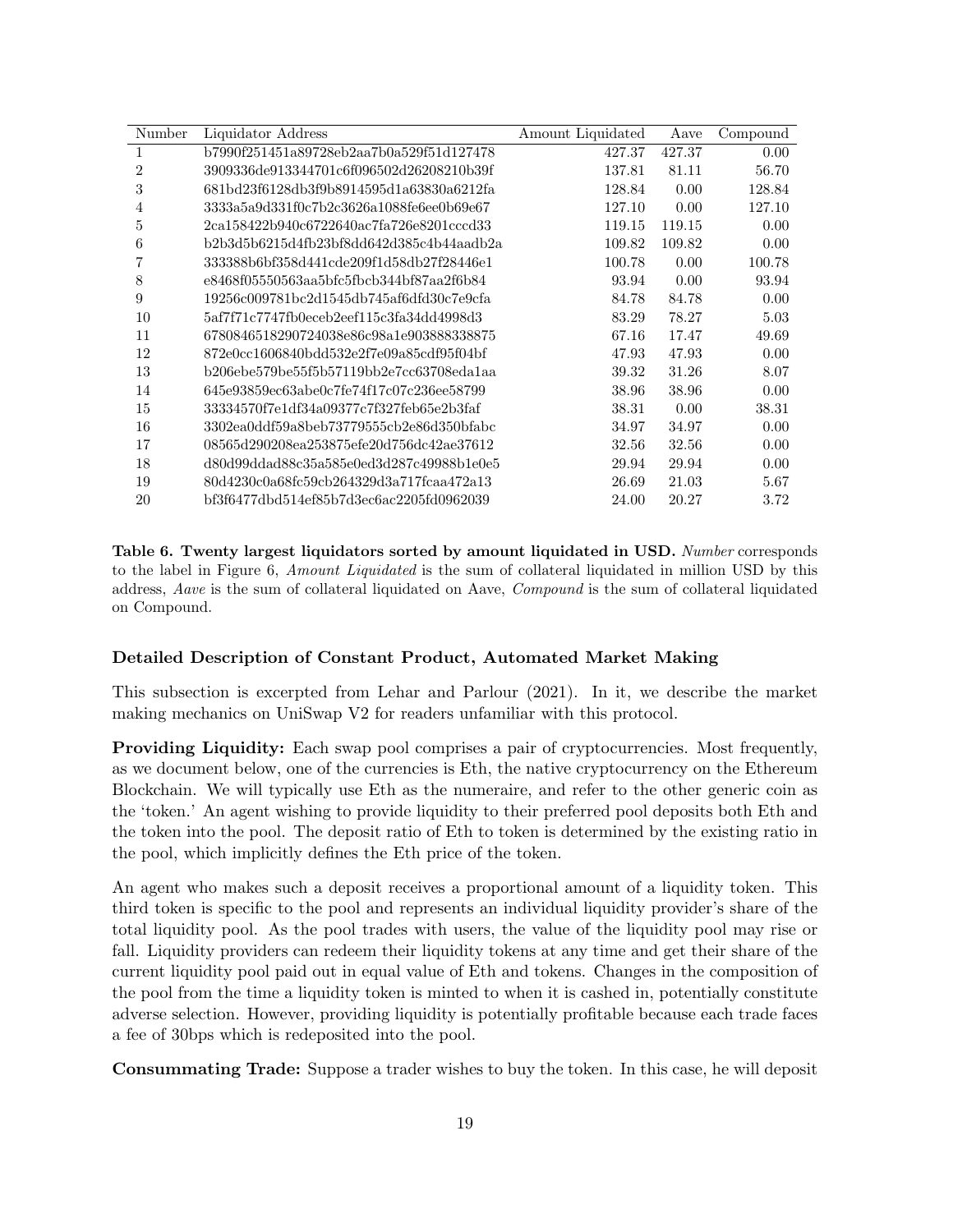Eth into the pool, and withdraw the token. The amount that he has to deposit or withdraw depends on the bonding curve which is illustrated in Figure 12. Before the trade, there are  $E_0$ Eth and  $T_0$  tokens. The ratio of Eth to tokens is the implied price quoted by the pool. Someone who is interested in selling an arbitrarily small amount of the Token, would pay or receive  $E_0$ . To trade a larger quantity, consider someone who wishes to sell some of the Token. This would mean that the trader deposits some amount  $T_1 - T_0$  of the token into the pool. In return, he would receive  $E_0 - E_1$ . Thus, the amount of Eth in the pool drops.

If the seller was a liquidity trader, the post trade price in the pool  $(\frac{E_1}{T_1})$  is now too low, and a potential arbitrageur would enter the market and trade in the opposite direction to return the ratio of Eth to tokens to equilibrium.



**Figure 12.** A bonding curve. From an initial amount of Eth and Tokens of  $E_0$  and  $T_0$  respectively, a trader deposits  $T_1 - T_0$  tokens (sells) in exchange for  $E_0 - E_1$  Eth. the price impact of this trade is determined by the bonding curve.

Specifically, if  $T_0$  is the amount of tokens and  $E_0$  the amount of Eth in the contract's liquidity pool, then the terms of trade are such that for any post trade quantities before any fee revenue  $T_1, E_1$ 

$$
k := T_1 \cdot E_1 = T_0 \cdot E_0. \tag{5}
$$

In other words, the product of the Token and Eth quantities is always on the bonding curve. For each pool, the constant  $k$ , depends on the amount of liquidity that has been deposited in the pool up to this point. We note that if more liquidity is posted, the constant changes. This is the mechanism through which the market equilibrates.

Assessing Liquidity Fees: The previous clarifies the terms of trade absent the liquidity fee. Of course, remuneration is important for the liquidity providers. To see how the fee affects trades and prices, suppose that an agent wants to trade e Eth in exchange for tokens. The exchange collects a fee  $\tau$ , which benefits liquidity holders.<sup>8</sup> Thus the effective amount of Eth that gets traded is  $(1 - \tau)e$ . This leads to a post trade, but before fee revenue liquidity pool balance of  $E' = E + (1 - \tau)e$ . Following the logic of the bonding curve (5), the post trade token

<sup>8</sup>Uniswap collects a fee of 30bps per trade.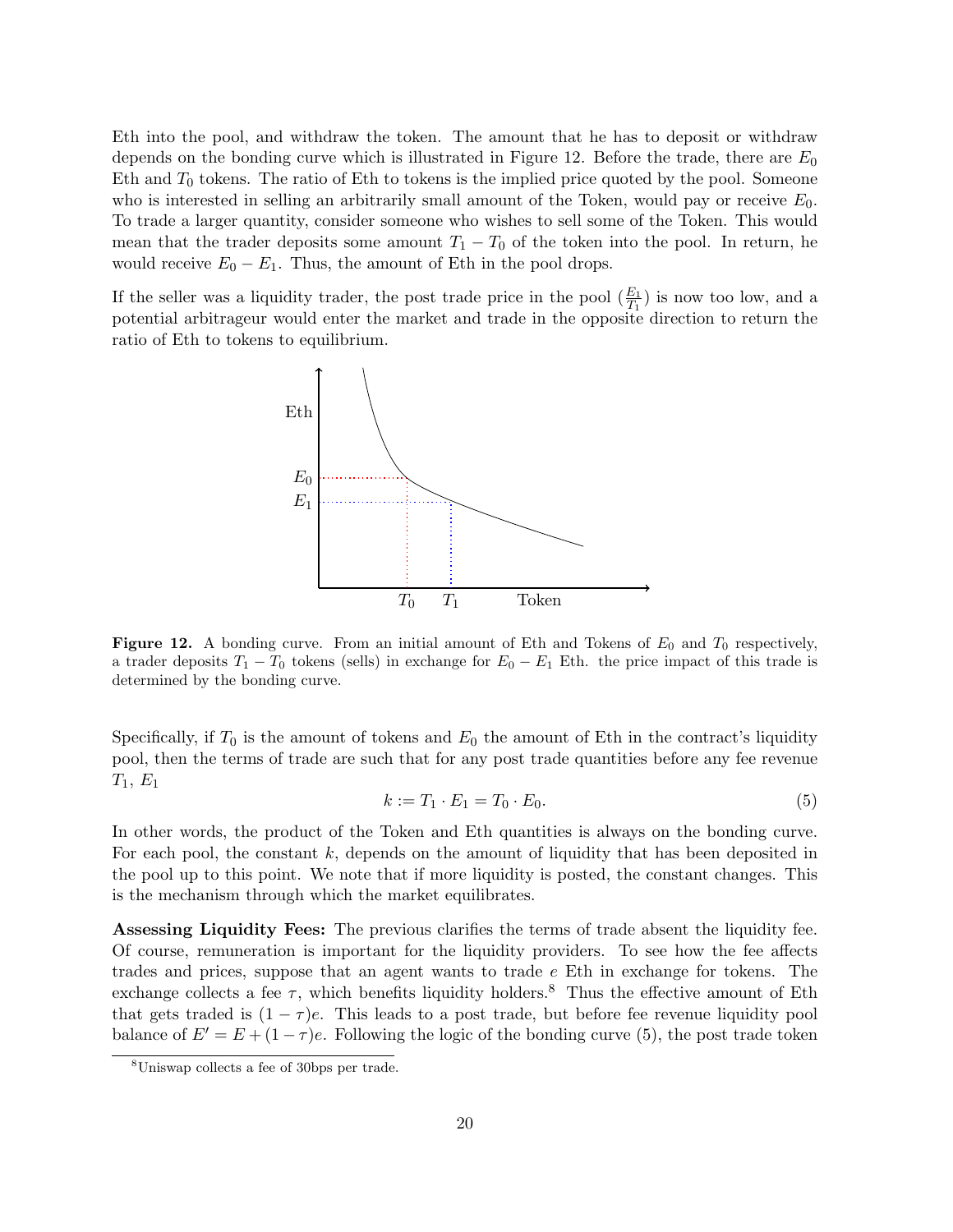balance must be

$$
T' = \frac{T \cdot E}{E'} = \frac{T \cdot E}{E + (1 - \tau)e}.
$$
\n
$$
(6)
$$

The smart contract which executes the trade accepts the e ETH and returns the difference between the pre and post trade token balances. Or, the amount of token  $t$  that the trader receives is given by

$$
t = T - T' = \frac{(1 - \tau)eT}{(1 - \tau)e + E}.
$$
\n(7)

Therefore, the terms of trade expressed in Eth/token is given by

$$
p^{tot} = \frac{e}{t} = \frac{e}{T} + \frac{E}{(1 - \tau)T}.
$$
\n
$$
(8)
$$

The terms of trade have a natural interpretation as a spread. Suppose that the fundamental value of the token denominated in Eth is  $p_0$ . If the pool is in equilibrium then  $p_0 = \frac{E}{T}$  $\frac{E}{T}$ . The liquidity fee generates what is essentially a tick size that is distinct from the volume-induced price impact that the trader pays when he moves long the bonding curve, then

$$
\lim_{e \to 0} \frac{p^{tot}}{p_0} = \frac{ET}{ET(1-\tau)} = \frac{1}{1-\tau}
$$
\n(9)

That is, when buying tokens, traders have to pay a fixed spread of  $\frac{1}{1-\tau}p_0$ . Similarly for token sales traders have to pay a fixed spread of  $(1 - \tau)p_0$ .

Pool size: The price that a trader gets is determined by the bonding curve and the volume of posted liquidity. In particular, the price impact of a marginal increase in the order is  $\partial p/\partial e =$  $1/T$ . As the liquidity pool grows, the price impact of a fixed order size decreases. Thus, understanding the payoff to liquidity provision is an important determinant of AMM market quality.